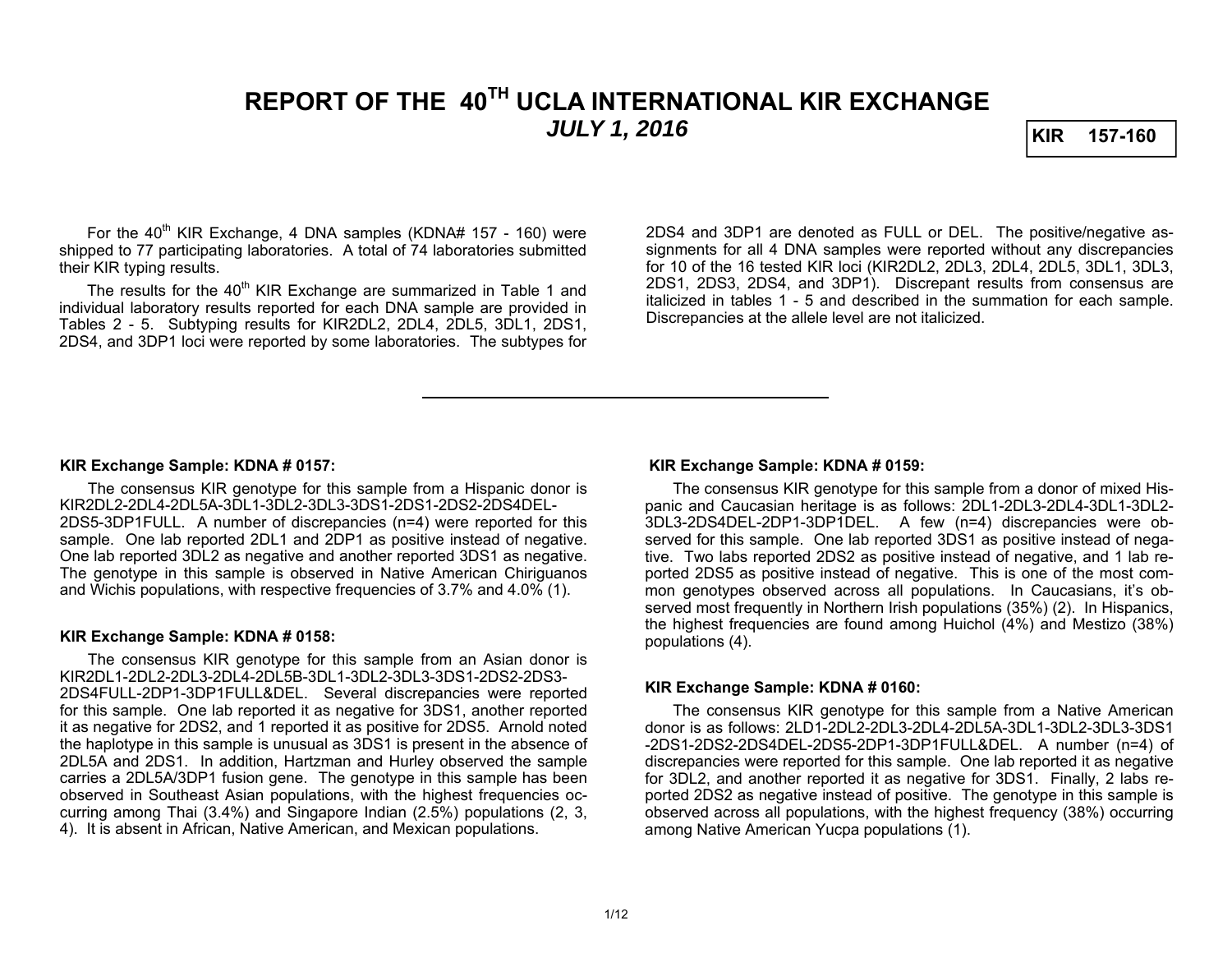### **References:**

- 1. Middleton, D. and Gonzelez, F. The extensive polymorphism of KIR genes. Immunology 2010;129:8–19.
- 2. Middleton D, Meenagh A, Moscoso J, et al. Killer immunoglobulin receptor gene and allele frequencies in Caucasoid, Oriental and Black populations from different continents. Tissue Antigens 2008;71:105- 113.
- 3. Norman PJ, Carrington CV, Byng M, Maxwell LD, Curran MD, et al. Natural killer cell immunoglobulin-like receptor (KIR) locus profiles in African and South Asian populations. Genes Immun 2002;3:86–95.
- 4. Lee YC, Chan SH, Ren EC. Asian population frequencies and haplotype distribution of killer cell immunoglobulin-like receptor (KIR) genes among Chinese, Malay, and Indian in Singapore. Immunogenetics 2008;60:645-654.
- 5. Ashouri E, Farjadian S, Reed EF, et al. KIR gene content diversity in four Iranian populations. Immunogenetics. 2009;61:483-492.

## *NEXT MAILING DATE: August 3, 2016*

*Arlene Locke, David Gjertson, Qiuheng Zhang, and Elaine F. Reed*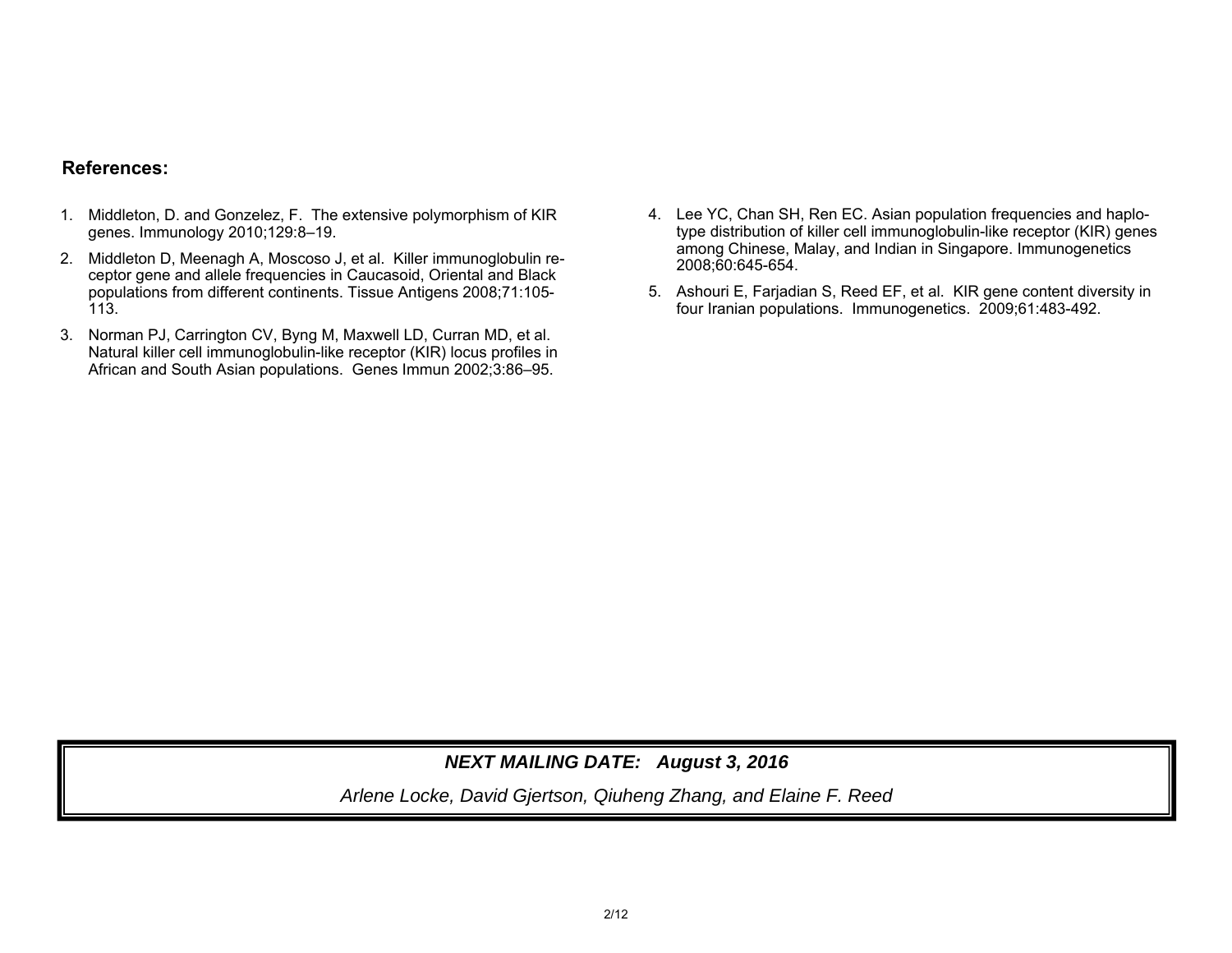|            |            | #                        |                |                  |                         |        |                  |                |                  |                |             |                                  |             |                        |                 |                        |                |                 |
|------------|------------|--------------------------|----------------|------------------|-------------------------|--------|------------------|----------------|------------------|----------------|-------------|----------------------------------|-------------|------------------------|-----------------|------------------------|----------------|-----------------|
| <b>KIR</b> |            | <b>Reporting</b><br>Labs |                |                  |                         |        |                  |                |                  |                |             |                                  |             |                        |                 |                        |                |                 |
| Ex.        | <b>DNA</b> |                          | <b>2DL1</b>    | 2DL <sub>2</sub> | 2DL3                    | 2DL4   | 2DL <sub>5</sub> | 3DL1           | 3DL <sub>2</sub> | 3DL3           | <b>3DS1</b> | <b>2DS1</b>                      | <b>2DS2</b> | <b>2DS3</b>            | <b>2DS4</b>     | <b>2DS5</b>            | <b>2DP1</b>    | 3DP1            |
|            |            |                          | <b>NEG[73]</b> | <b>POS[73]</b>   | <b>NEG[74]  POS[71]</b> |        | <b>POS[55]</b>   | <b>POS[72]</b> | <b>POS[72]</b>   | <b>POS[72]</b> |             | POS[73]  POS[72]  POS[74]        |             | NEG[74] POS[50]        |                 | POS[74]                | <b>NEG[72]</b> | <b>POS[56]</b>  |
|            |            |                          | POS[1]         | *001/*002/       |                         | DEL[1] | A[17]            | $*001[1]$      | NEG[1]           | NT[2]          | NEG[1]      | *002[1]                          |             |                        | <b>DEL[23]</b>  |                        | POS[1]         | <b>FULL[15]</b> |
|            |            |                          |                | *003/*005[1]     |                         | NT[2]  | A*00101[1]       | *005,*018[1]   | NT[1]            |                |             | *002-                            |             |                        | *003[1]         |                        | NT[1]          | $*001[1]$       |
|            |            |                          |                |                  |                         |        | A*001[1]         |                |                  |                |             | *008[1]                          |             |                        |                 |                        |                | NT[2]           |
|            |            |                          |                |                  |                         |        |                  |                |                  |                |             | A*001[1]                         |             |                        |                 |                        |                |                 |
|            | 157        | 74                       |                |                  |                         |        |                  |                |                  |                |             |                                  |             |                        |                 |                        |                |                 |
|            |            |                          | <b>POS[74]</b> | <b>POS[73]</b>   | <b>POS[74] [POS[72]</b> |        | <b>POS[57]</b>   | <b>POS[72]</b> | <b>POS[73]</b>   | <b>POS[72]</b> |             | POS[73]  NEG[74]  POS[73]        |             | <b>POS[74]</b>         | POS[49]         | <b>NEG[73] POS[73]</b> |                | <b>POS[61]</b>  |
|            |            |                          |                | *001/*002/       |                         | NT[2]  | B[15]            | $*01502[1]$    | NT[1]            | NT[2]          | NEG[1]      |                                  | NEG[1]      |                        | <b>FULL[23]</b> | POS[1]                 | NT[1]          | FULL,           |
|            |            |                          |                | *003/*005[1]     |                         |        | B*00201[1]       | *001[1]        |                  |                |             |                                  |             |                        | *001[1]         |                        |                | DEL[11]         |
|            |            |                          |                |                  |                         |        | B*002[1]         |                |                  |                |             |                                  |             |                        | WT[1]           |                        |                | NT[2]           |
| #40        | 158        | 74                       |                |                  |                         |        |                  |                |                  |                |             |                                  |             |                        |                 |                        |                |                 |
|            |            |                          | <b>POS[74]</b> | <b>NEG[74]</b>   | POS[74]  POS[72]        |        | <b>NEG[74]</b>   | <b>POS[72]</b> | <b>POS[73]</b>   | <b>POS[72]</b> |             | <b>NEG[73]  NEG[74]  NEG[72]</b> |             | <b>NEG[74] POS[49]</b> |                 | NEG[73] POS[73]        |                | <b>POS[55]</b>  |
|            |            |                          |                |                  |                         | NT[2]  |                  | *001[2]        | NT[1]            | NT[2]          | POS[1]      |                                  | POS[2]      |                        | <b>DEL[24]</b>  | POS[1]                 | NT[1]          | DEL[16]         |
|            |            |                          |                |                  |                         |        |                  |                |                  |                |             |                                  |             |                        | *003[1]         |                        |                | *003[1]         |
|            | 159        | 74                       |                |                  |                         |        |                  |                |                  |                |             |                                  |             |                        |                 |                        |                | NT[2]           |
|            |            |                          | <b>POS[74]</b> | <b>POS[73]</b>   | <b>POS[74] POS[72]</b>  |        | <b>POS[55]</b>   | <b>POS[72]</b> | <b>POS[72]</b>   | <b>POS[72]</b> |             | POS[73]  POS[72]  POS[72]        |             | <b>NEG[74] POS[49]</b> |                 | <b>POS[74]</b>         | <b>POS[73]</b> | <b>POS[61]</b>  |
|            |            |                          |                | *001/*002/       |                         | NT[2]  | A[17]            | *001[2]        | NEG[1]           | NT[2]          | NEG[1]      | *002[1]                          | NEG[2]      |                        | <b>DEL[24]</b>  |                        | NT[1]          | FULL,           |
|            |            |                          |                | *003/*005[1]     |                         |        | A*00101[1]       |                | NT[1]            |                |             | *002-                            |             |                        | *003[1]         |                        |                | DEL[11]         |
|            |            |                          |                |                  |                         |        | A*001[1]         |                |                  |                |             | *008[1]                          |             |                        |                 |                        |                | NT[2]           |
|            |            |                          |                |                  |                         |        |                  |                |                  |                |             |                                  |             |                        |                 |                        |                |                 |
|            |            |                          |                |                  |                         |        |                  |                |                  |                |             |                                  |             |                        |                 |                        |                |                 |
|            | 160        | 74                       |                |                  |                         |        |                  |                |                  |                |             |                                  |             |                        |                 |                        |                |                 |

## Table 1. Summary of the 40<sup>th</sup> KIR Exchange (KDNA #157-160)

### **KEY for Table 1**

[ ] - number of labs reporting allele assignment/POS/NEG/NT

POS - Presence of gene

NEG - Absence of gene

NT - Not typed

italics - assignment different from consensus

Subtypes of 2DS4 and 3DP1 are designated as FULL and/or DEL

### **KEY for Tables 2-5**

italics - assignment different from consensus

SSP - Sequence-specific priming-based typing

SSOP - Sequence-specific oligonucleotide probing-based typing

SSO - Reverse Sequence-specific oligonucleotide probing-based

SBT - Sequencing-based typing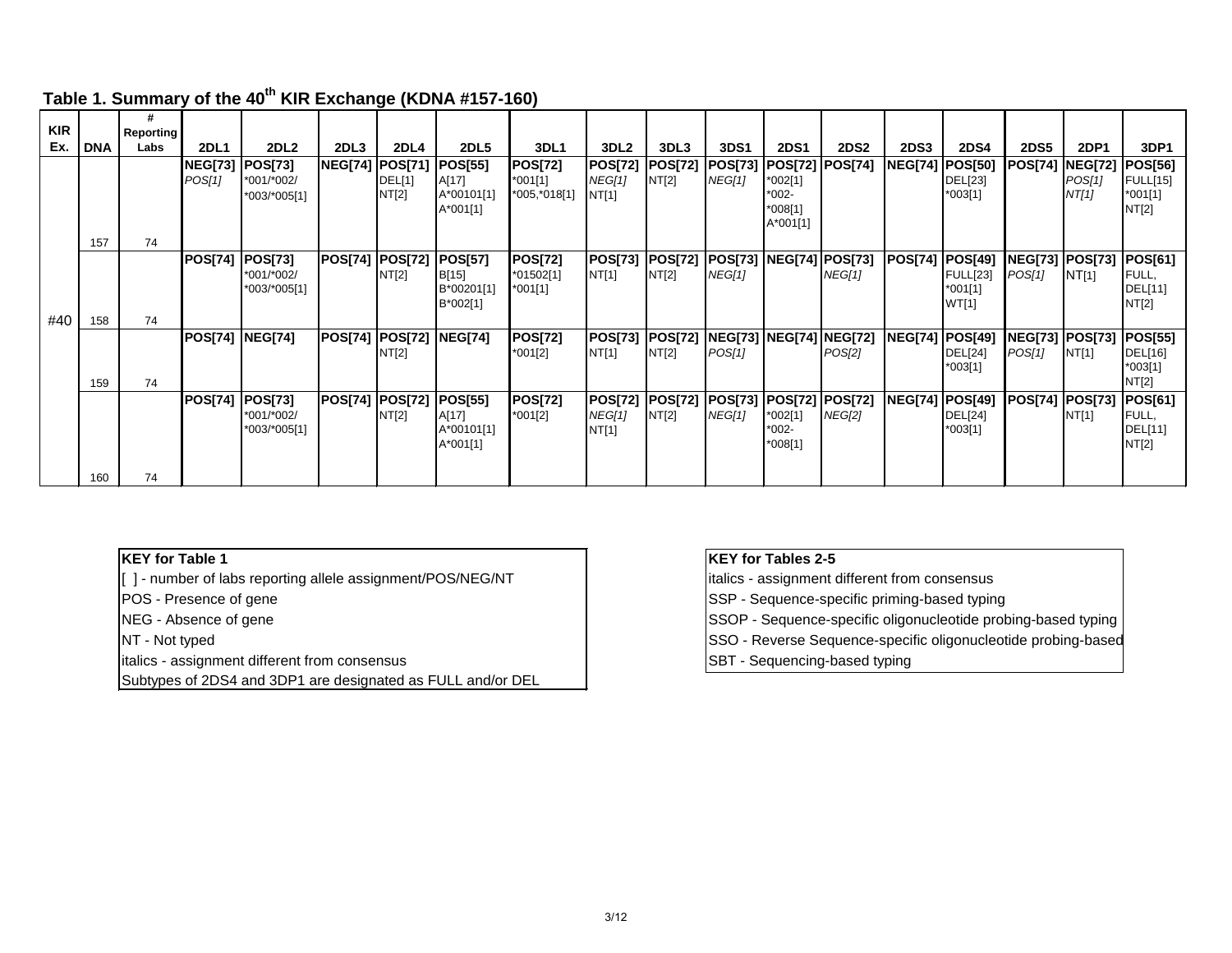|              | Table 2. KIR Exchange Sample: KDNA #157 (Hispanic) |                          |                  |                          |                      |                     |                      |                    |                      |                      |                    |                      |                          |                            |                      |                          |                            |                              |
|--------------|----------------------------------------------------|--------------------------|------------------|--------------------------|----------------------|---------------------|----------------------|--------------------|----------------------|----------------------|--------------------|----------------------|--------------------------|----------------------------|----------------------|--------------------------|----------------------------|------------------------------|
|              | <b>CTR</b>   Investigator                          | <b>2DL1</b>              | 2DL <sub>2</sub> | 2DL3                     | 2DL4                 | <b>2DL5</b>         | <b>3DL1</b>          | 3DL <sub>2</sub>   | 3DL3                 | 3DS1                 | <b>2DS1</b>        | <b>2DS2</b>          | <b>2DS3</b>              | <b>2DS4</b>                | <b>2DS5</b>          | <b>2DP1</b>              | 3DP1                       | <b>Method</b>                |
|              | <b>Consensus</b>                                   | <b>NEG</b><br>$[73]$     | <b>POS [74]</b>  | <b>NEG</b><br>$[74]$     | <b>POS</b><br>$[71]$ | $POS +$<br>A [74]   | <b>POS</b><br>$[74]$ | <b>POS</b><br>[72] | <b>POS</b><br>$[72]$ | <b>POS</b><br>$[73]$ | <b>POS</b><br>[74] | <b>POS</b><br>$[74]$ | <b>NEG</b><br>$[74]$     | $POS +$<br><b>DEL</b> [74] | <b>POS</b><br>$[74]$ | <b>NEG</b><br>$[72]$     | POS+<br><b>FULL [72]</b>   |                              |
| 5488         | Adams, Sharon                                      | <b>NEG</b>               | POS              | <b>NEG</b>               | POS                  | Α                   | POS                  | POS                | POS                  | POS                  | POS                | POS                  | <b>NEG</b>               | <b>DEL</b>                 | POS                  | <b>NEG</b>               | <b>FULL</b>                | SSP SSO                      |
| 8094         | Ameen, Reem                                        | <b>NEG</b>               | POS              | <b>NEG</b>               | POS                  | POS                 | POS                  | POS                | POS                  | POS                  | POS                | POS                  | <b>NEG</b>               | POS                        | POS                  | <b>NEG</b>               | POS                        | SSO                          |
|              |                                                    |                          |                  |                          |                      |                     |                      |                    |                      |                      | $*002 -$           |                      |                          |                            |                      |                          |                            |                              |
| 5462<br>5133 | Arnold, Paula<br>Askar, Medhat                     | <b>NEG</b><br><b>NEG</b> | POS<br>POS       | <b>NEG</b><br><b>NEG</b> | POS<br>POS           | A<br>$\overline{A}$ | POS<br>POS           | POS<br>POS         | POS<br>POS           | POS<br>POS           | $*008$<br>POS      | POS<br>POS           | <b>NEG</b><br><b>NEG</b> | <b>DEL</b><br>DEL          | <b>POS</b><br>POS    | <b>NEG</b><br><b>NEG</b> | <b>FULL</b><br><b>FULL</b> | <b>SSP</b><br><b>SSO NGS</b> |
| 8073         | Bengtsson, Mats                                    | <b>NEG</b>               | POS              | <b>NEG</b>               | POS                  | POS                 | POS                  | POS                | POS                  | POS                  | POS                | POS                  | <b>NEG</b>               | POS                        | POS                  | <b>NEG</b>               | POS                        |                              |
| 713          | Bettinotti, Maria                                  | <b>NEG</b>               | POS              | <b>NEG</b>               | POS                  | POS                 | POS                  | POS                | POS                  | POS                  | POS                | POS                  | <b>NEG</b>               | POS                        | POS                  | <b>NEG</b>               | POS                        |                              |
| 8026         | <b>Bittencourt, Vaness</b>                         | <b>NEG</b>               | POS              | <b>NEG</b>               | POS                  | POS                 | POS                  | <b>NEG</b>         | POS                  | POS                  | POS                | POS                  | <b>NEG</b>               | POS                        | POS                  | <b>NEG</b>               | POS                        | <b>SSP</b>                   |
| 8038         | Cao, Kai                                           | <b>NEG</b>               | POS              | <b>NEG</b>               | POS                  | POS                 | POS                  | POS                | POS                  | POS                  | POS                | POS                  | <b>NEG</b>               | DEL                        | POS                  | <b>NEG</b>               | POS                        | SSO                          |
| 8025         | Carrington, Martin 8                               | <b>NEG</b>               | POS              | <b>NEG</b>               | POS                  | POS                 | POS                  | POS                | POS                  | POS                  | POS                | POS                  | <b>NEG</b>               | <b>DEL</b>                 | POS                  | <b>NEG</b>               | <b>NT</b>                  | <b>SSP</b>                   |
| 1461         | Cauwelier, Barbara                                 | <b>NEG</b>               | POS              | <b>NEG</b>               | POS                  | Α                   | POS                  | POS                | POS                  | <b>NEG</b>           | POS                | POS                  | <b>NEG</b>               | <b>DEL</b>                 | POS                  | <b>NEG</b>               | <b>FULL</b>                | <b>SSP</b>                   |
| 774          | Cecka, J. Michael                                  | <b>NEG</b>               | POS              | <b>NEG</b>               | POS                  | POS                 | POS                  | POS                | POS                  | POS                  | POS                | POS                  | <b>NEG</b>               | POS                        | POS                  | <b>NEG</b>               | POS                        | SSO                          |
| 3224         | Chen, Dong-Feng                                    | <b>NEG</b>               | POS              | <b>NEG</b>               | POS                  | POS                 | POS                  | POS                | POS                  | POS                  | POS                | POS                  | <b>NEG</b>               | POS                        | POS                  | <b>NEG</b>               | POS                        | SSO                          |
| 3632         | Colombe, Beth W.                                   | <b>NEG</b>               | POS              | <b>NEG</b>               | POS                  | Α                   | POS                  | POS                | POS                  | POS                  | POS                | POS                  | <b>NEG</b>               | <b>DEL</b>                 | POS                  | <b>NEG</b>               | <b>FULL</b>                | <b>SSP</b>                   |
| 189          | Crowe, Deborah                                     | <b>NEG</b>               | POS              | <b>NEG</b>               | POS                  | POS                 | POS                  | POS                | POS                  | POS                  | POS                | POS                  | NEG                      | POS                        | POS                  | NEG                      | POS                        | $\overline{\text{SSO}}$      |
| 1108         | DeConinck, Martha                                  | <b>NEG</b>               | POS              | <b>NEG</b>               | POS                  | POS                 | POS                  | POS                | POS                  | POS                  | POS                | POS                  | <b>NEG</b>               | DEL                        | POS                  | NEG                      | POS                        |                              |
| 8095         | denHollander, Neal                                 | <b>NEG</b><br><b>NEG</b> | POS<br>POS       | <b>NEG</b><br><b>NEG</b> | POS<br>POS           | POS<br>POS          | POS<br>POS           | POS<br>POS         | POS<br>POS           | POS<br>POS           | POS<br>POS         | POS<br>POS           | <b>NEG</b><br><b>NEG</b> | POS<br>POS                 | POS<br>POS           | <b>NEG</b><br><b>NEG</b> | POS<br>POS                 | SSO<br>SSO                   |
| 705<br>2549  | Ellis, Thomas<br>Fagoaga, Omar                     | <b>NEG</b>               | POS              | <b>NEG</b>               | POS                  | POS                 | POS                  | POS                | POS                  | POS                  | POS                | POS                  | <b>NEG</b>               | POS                        | POS                  | <b>NEG</b>               | POS                        | <b>SSP</b>                   |
| 234          | Fernandez, Casiana                                 | <b>NEG</b>               | POS              | <b>NEG</b>               | POS                  | POS                 | POS                  | POS                | POS                  | POS                  | POS                | POS                  | <b>NEG</b>               | POS                        | POS                  | <b>NEG</b>               | POS                        | RT-PCR                       |
|              |                                                    |                          |                  |                          |                      |                     |                      |                    |                      |                      |                    |                      |                          |                            |                      |                          |                            | SSP SSO                      |
| 8053         | Fernandez-Vina, Ma                                 | <b>NEG</b>               | POS              | <b>NEG</b>               | POS                  | Α                   | POS                  | POS                | POS                  | POS                  | POS                | POS                  | <b>NEG</b>               | <b>DEL</b>                 | POS                  | <b>NEG</b>               | <b>FULL</b>                | RT-PCR                       |
| 762          | Fischer, Gottfried                                 | <b>NEG</b>               | POS              | <b>NEG</b>               | POS                  | A                   | POS                  | POS                | POS                  | POS                  | POS                | POS                  | NEG                      | <b>DEL</b>                 | POS                  | <b>NEG</b>               | POS                        | SSP                          |
| 1778         | Freed, Brian                                       | <b>NEG</b>               | POS              | <b>NEG</b>               | POS                  | Α                   | POS                  | POS                | POS                  | POS                  | POS                | POS                  | <b>NEG</b>               | <b>DEL</b>                 | POS                  | <b>NEG</b>               | <b>FULL</b>                | <b>SSP</b>                   |
| 8047         | Fuessel, Monika                                    | <b>NEG</b>               | POS              | <b>NEG</b>               | POS                  | POS                 | POS                  | POS                | POS                  | POS                  | POS                | POS                  | <b>NEG</b>               | POS                        | POS                  | <b>NEG</b>               | POS                        | <b>SSP</b>                   |
| 8076         | Gaitonde, Sujata                                   | <b>NEG</b>               | POS              | <b>NEG</b>               | POS                  | POS                 | POS                  | POS                | POS                  | POS                  | POS                | POS                  | <b>NEG</b>               | POS                        | POS                  | <b>NEG</b>               | POS                        | <b>SSP</b>                   |
| 1647         | Gautreaux, Michael                                 | <b>NEG</b>               | POS              | <b>NEG</b>               | POS                  | POS                 | POS                  | POS                | POS                  | POS                  | POS                | POS                  | <b>NEG</b>               | POS                        | <b>POS</b>           | <b>NEG</b>               | POS                        | <b>SSP</b>                   |
| 8022         | Hedlund, Anna                                      | <b>NEG</b>               | POS              | <b>NEG</b>               | POS                  | Α                   | POS                  | POS                | POS                  | POS                  | POS                | POS                  | <b>NEG</b>               | <b>DEL</b>                 | POS                  | <b>NEG</b>               | <b>FULL</b>                | <b>SSP</b>                   |
| 1694         | Hesse, Nicole                                      | <b>NEG</b>               | POS              | <b>NEG</b>               | POS                  | POS                 | POS<br>POS           | POS                | POS                  | POS                  | POS                | POS                  | <b>NEG</b>               | POS<br>POS                 | POS                  | <b>NEG</b>               | POS                        | <b>SSP</b>                   |
| 4985<br>5000 | Hoover, Beverly<br>Hsu, Susan H.                   | <b>NEG</b><br><b>NEG</b> | POS<br>POS       | <b>NEG</b><br><b>NEG</b> | POS<br>POS           | POS<br>POS          | POS                  | POS<br>POS         | POS<br>POS           | POS<br>POS           | POS<br>POS         | POS<br>POS           | <b>NEG</b><br><b>NEG</b> | POS                        | POS<br>POS           | <b>NEG</b><br><b>NEG</b> | POS<br>POS                 | SSP SSO                      |
|              | 2344 Hurley, Hartzman&                             | <b>NEG</b>               | POS              | <b>NEG</b>               | POS                  | A*00101             | POS                  | POS                | POS                  | POS                  | POS                | POS                  | NEG                      | DEL                        | POS                  | <b>NEG</b>               | POS                        | SSP SSO SBT                  |
| 8093         | Jindra, Peter                                      | <b>NEG</b>               | POS              | <b>NEG</b>               | POS                  | POS                 | POS                  | POS                | POS                  | POS                  | POS                | POS                  | <b>NEG</b>               | POS                        | POS                  | <b>NEG</b>               | POS                        | SSO                          |
| 8074         | JunHe,                                             | <b>NEG</b>               | POS              | <b>NEG</b>               | POS                  | Α                   | POS                  | POS                | POS                  | POS                  | POS                | POS                  | <b>NEG</b>               | DEL                        | POS                  | <b>NEG</b>               | POS                        | SSP SSO                      |
| 8035         | Kanangat, Siva                                     | <b>NEG</b>               | POS              | <b>NEG</b>               | POS                  | POS                 | POS                  | POS                | <b>POS</b>           | POS                  | POS                | POS                  | <b>NEG</b>               | POS                        | POS                  | <b>NEG</b>               | POS                        | SSO                          |
| 8079         | Kashi, Zahra M.                                    | <b>NEG</b>               | POS              | <b>NEG</b>               | POS                  | POS                 | POS                  | POS                | POS                  | POS                  | POS                | POS                  | <b>NEG</b>               | POS                        | POS                  | <b>NEG</b>               | POS                        | $\overline{\text{SSO}}$      |
| 8086         | Keming, Du                                         | POS                      | POS              | <b>NEG</b>               | POS                  | POS                 | POS                  | POS                | POS                  | POS                  | POS                | POS                  | <b>NEG</b>               | POS                        | POS                  | POS                      | POS                        | <b>SSP</b>                   |
| 4337         | Kim, Tai-Gyu                                       | <b>NEG</b>               | POS              | <b>NEG</b>               | POS                  | POS                 | POS                  | POS                | POS                  | POS                  | POS                | POS                  | <b>NEG</b>               | POS                        | POS                  | <b>NEG</b>               | POS                        | <b>SSP</b>                   |
| 8084         | Kimball, Pam                                       | <b>NEG</b>               | POS              | <b>NEG</b>               | POS                  | POS                 | POS                  | POS                | POS                  | POS                  | POS                | POS                  | <b>NEG</b>               | <b>POS</b>                 | POS                  | <b>NEG</b>               | POS                        | <b>SSP</b>                   |
| 8046         | Kusnierczyk, Piotr                                 | <b>NEG</b>               | POS              | <b>NEG</b>               | POS                  | POS                 | POS                  | POS                | POS                  | POS                  | POS                | POS                  | <b>NEG</b>               | <b>DEL</b>                 | POS                  | <b>NEG</b>               | POS                        | <b>SSP</b>                   |
| 8071         | Kwok, Janette                                      | <b>NEG</b>               | POS              | <b>NEG</b>               | POS                  | POS                 | POS                  | POS                | POS                  | POS                  | POS                | POS                  | <b>NEG</b>               | POS                        | POS                  | <b>NEG</b>               | POS                        | SSO                          |
| 791          | Lacelle, Chantale                                  | <b>NEG</b>               | POS              | <b>NEG</b>               | POS                  | Α                   | POS                  | POS                | POS                  | POS                  | POS                | POS                  | <b>NEG</b>               | <b>DEL</b>                 | POS                  | <b>NEG</b>               | <b>FULL</b>                | <b>SSP</b>                   |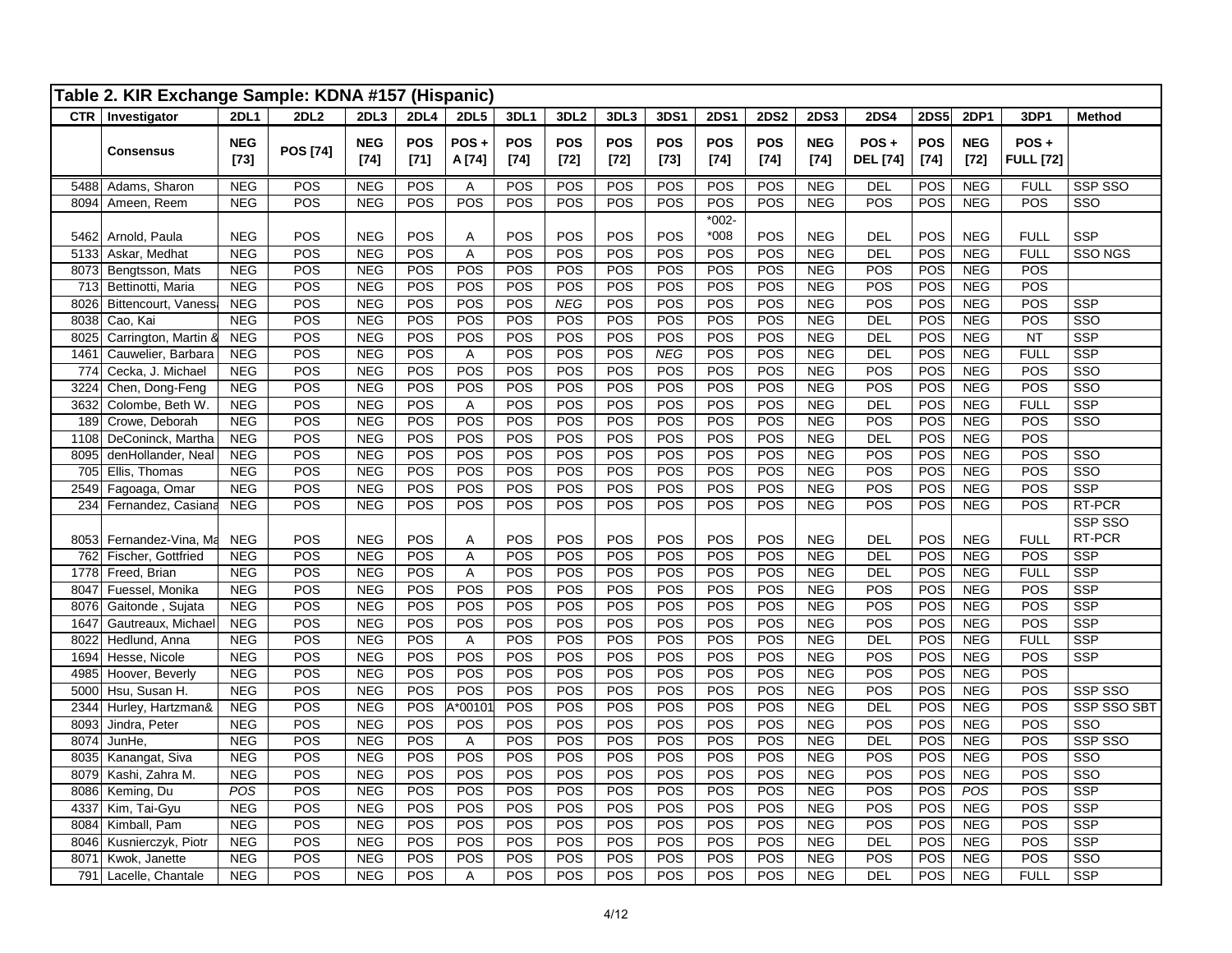|            | Table 2. KIR Exchange Sample: KDNA #157 (Hispanic) |                      |                 |                      |                      |                |                      |                      |                      |                      |                      |               |                      |                            |                      |                      |                          |                         |
|------------|----------------------------------------------------|----------------------|-----------------|----------------------|----------------------|----------------|----------------------|----------------------|----------------------|----------------------|----------------------|---------------|----------------------|----------------------------|----------------------|----------------------|--------------------------|-------------------------|
| <b>CTR</b> | Investigator                                       | <b>2DL1</b>          | 2DL2            | 2DL <sub>3</sub>     | <b>2DL4</b>          | <b>2DL5</b>    | 3DL1                 | 3DL <sub>2</sub>     | 3DL3                 | 3DS1                 | <b>2DS1</b>          | <b>2DS2</b>   | <b>2DS3</b>          | 2DS4                       | <b>2DS5</b>          | <b>2DP1</b>          | 3DP1                     | <b>Method</b>           |
|            | <b>Consensus</b>                                   | <b>NEG</b><br>$[73]$ | <b>POS [74]</b> | <b>NEG</b><br>$[74]$ | <b>POS</b><br>$[71]$ | POS+<br>A [74] | <b>POS</b><br>$[74]$ | <b>POS</b><br>$[72]$ | <b>POS</b><br>$[72]$ | <b>POS</b><br>$[73]$ | <b>POS</b><br>$[74]$ | POS<br>$[74]$ | <b>NEG</b><br>$[74]$ | $POS +$<br><b>DEL</b> [74] | <b>POS</b><br>$[74]$ | <b>NEG</b><br>$[72]$ | POS+<br><b>FULL [72]</b> |                         |
| 725        | Lardy, N.M.                                        | <b>NEG</b>           | POS             | <b>NEG</b>           | POS                  | POS            | POS                  | POS                  | POS                  | POS                  | POS                  | POS           | <b>NEG</b>           | <b>POS</b>                 | POS                  | NEG                  | POS                      | <b>SSP</b>              |
| 278        | Lee, Jar-How                                       | <b>NEG</b>           | POS             | NEG                  | POS                  | POS            | POS                  | POS                  | POS                  | POS                  | POS                  | POS           | <b>NEG</b>           | POS                        | POS                  | <b>NEG</b>           | POS                      | SSO                     |
| 8088       | Liu, Cong                                          | <b>NEG</b>           | POS             | NEG                  | POS                  | POS            | POS                  | POS                  | POS                  | POS                  | POS                  | POS           | <b>NEG</b>           | POS                        | POS                  | <b>NEG</b>           | POS                      |                         |
| 8069       | Maha, George                                       | <b>NEG</b>           | POS             | <b>NEG</b>           | POS                  | A              | POS                  | POS                  | POS                  | POS                  | POS                  | POS           | <b>NEG</b>           | DEL                        | POS                  | <b>NEG</b>           | <b>FULL</b>              | <b>SSP</b>              |
| 5142       | Marsh, Steven                                      | <b>NEG</b>           | POS             | <b>NEG</b>           | POS                  | POS            | POS                  | POS                  | POS                  | POS                  | POS                  | POS           | <b>NEG</b>           | POS                        | POS                  | <b>NEG</b>           | POS                      | SSP                     |
| 8097       | Meunier, Marie-Chri                                | <b>NEG</b>           | POS             | <b>NEG</b>           | POS                  | POS            | POS                  | POS                  | POS                  | POS                  | POS                  | POS           | <b>NEG</b>           | POS                        | POS                  | <b>NEG</b>           | POS                      | SSP                     |
| 8080       | Monos, Dimitrios                                   | <b>NEG</b>           | POS             | <b>NEG</b>           | POS                  | A              | POS                  | POS                  | POS                  | POS                  | POS                  | POS           | <b>NEG</b>           | POS                        | POS                  | <b>NEG</b>           | POS                      |                         |
| 8092       | Morris, Gerald                                     | <b>NEG</b>           | POS             | NEG                  | POS                  | POS            | POS                  | POS                  | POS                  | POS                  | POS                  | POS           | <b>NEG</b>           | POS                        | POS                  | <b>NEG</b>           | POS                      | SSO                     |
| 8091       | Murphey, Cathi                                     | <b>NEG</b>           | POS             | NEG                  | POS                  | POS            | POS                  | POS                  | POS                  | POS                  | POS                  | <b>POS</b>    | <b>NEG</b>           | POS                        | POS                  | <b>NEG</b>           | POS                      | <b>SSP</b>              |
| 733        | Mytilineos, Joannis                                | <b>NEG</b>           | POS             | <b>NEG</b>           | DEL                  | $\overline{A}$ | POS                  | POS                  | POS                  | POS                  | POS                  | POS           | <b>NEG</b>           | POS                        | POS                  | <b>NEG</b>           | POS                      | SSP                     |
| 8083       | Nikaein, Afzal                                     | <b>NEG</b>           | POS             | <b>NEG</b>           | POS                  | A              | $*001$               | POS                  | POS                  | POS                  | $*002$               | POS           | <b>NEG</b>           | $*003$                     | POS                  | <b>NEG</b>           | $*001$                   | SSP                     |
| 3966       | Permpikul, Vejbaesy                                | <b>NEG</b>           | POS             | NEG                  | POS                  | POS            | POS                  | POS                  | POS                  | POS                  | POS                  | POS           | NEG                  | POS                        | POS                  | NEG                  | POS                      | <b>SSP</b>              |
| 4021       | Pollack, Marilyn S.                                | <b>NEG</b>           | POS             | <b>NEG</b>           | POS                  | POS            | POS                  | POS                  | POS                  | POS                  | POS                  | POS           | <b>NEG</b>           | POS                        | POS                  | <b>NEG</b>           | POS                      | <b>SSP</b>              |
| 8030       | Poulton, Kay                                       | <b>NEG</b>           | POS             | <b>NEG</b>           | POS                  | POS            | POS                  | POS                  | POS                  | POS                  | POS                  | POS           | <b>NEG</b>           | POS                        | POS                  | <b>NEG</b>           | POS                      | SSO                     |
| 8050       | Raja, Rajalingam                                   | <b>NEG</b>           | POS             | <b>NEG</b>           | <b>POS</b>           | A              | POS                  | POS                  | POS                  | POS                  | POS                  | POS           | <b>NEG</b>           | <b>DEL</b>                 | POS                  | <b>NEG</b>           | <b>FULL</b>              | SSP                     |
| 3753       | Reed, Elaine F.                                    | NEG                  | POS             | <b>NEG</b>           | POS                  | POS            | POS                  | POS                  | POS                  | POS                  | POS                  | POS           | NEG                  | POS                        | POS                  | NEG                  | POS                      | SSP SSO                 |
| 3798       | Reinsmoen, Nancy                                   | <b>NEG</b>           | POS             | NEG                  | POS                  | POS            | POS                  | POS                  | POS                  | POS                  | POS                  | POS           | <b>NEG</b>           | POS                        | POS                  | <b>NEG</b>           | POS                      | SSP SSO                 |
| 8064       | Roberts, Chrissy H.                                | <b>NEG</b>           | 2 COPIES        | <b>NEG</b>           | POS                  | POS            | POS                  | POS                  | POS                  | POS                  | POS                  | POS           | <b>NEG</b>           | <b>DEL</b>                 | POS                  | <b>NEG</b>           | POS                      |                         |
| 8090       | Rossi, Angela                                      | <b>NEG</b>           | POS             | <b>NEG</b>           | POS                  | POS            | POS                  | POS                  | POS                  | POS                  | POS                  | POS           | <b>NEG</b>           | POS                        | POS                  | <b>NEG</b>           | POS                      | SSP SSO                 |
| 8060       | Rost, Klein &                                      | <b>NEG</b>           | POS             | <b>NEG</b>           | POS                  | POS            | POS                  | POS                  | POS                  | POS                  | POS                  | POS           | <b>NEG</b>           | POS                        | POS                  | <b>NEG</b>           | POS                      | $\overline{\text{SSO}}$ |
| 8039       | Scalf, Carolynn                                    | NEG                  | POS             | NEG                  | POS                  | POS            | POS                  | POS                  | POS                  | POS                  | POS                  | POS           | NEG                  | POS                        | POS                  | NEG                  | POS                      |                         |
| 4251       | Schiller, Jennifer                                 | <b>NEG</b>           | <b>POS</b>      | <b>NEG</b>           | POS                  | POS            | POS                  | POS                  | POS                  | POS                  | POS                  | POS           | <b>NEG</b>           | POS                        | POS                  | <b>NEG</b>           | POS                      | SSO RT-PCR              |
|            |                                                    |                      |                 |                      |                      |                | $*005,$<br>$*018$    |                      |                      |                      |                      |               |                      |                            |                      |                      |                          |                         |
| 1426       | Senitzer, David                                    | <b>NEG</b>           | POS             | <b>NEG</b>           | POS                  | A*001          |                      | POS                  | POS                  | POS                  | POS                  | POS           | <b>NEG</b>           | <b>DEL</b>                 | POS                  | <b>NEG</b>           | <b>FULL</b>              | SSP                     |
| 8085       | Shalini, Pereira                                   | <b>NEG</b>           | <b>POS</b>      | <b>NEG</b>           | POS                  | POS            | POS                  | POS                  | POS                  | POS                  | POS                  | POS           | <b>NEG</b>           | POS                        | POS                  | <b>NEG</b>           | POS                      |                         |
| 702        | Spannagl, Michael                                  | <b>NEG</b>           | POS             | <b>NEG</b>           | POS                  | POS            | POS                  | POS                  | POS                  | POS                  | POS                  | POS           | <b>NEG</b>           | POS                        | POS                  | <b>NEG</b>           | POS                      | <b>SSP</b>              |
| 326'       | Stevens, Tait                                      | <b>NEG</b>           | POS             | <b>NEG</b>           | POS                  | POS            | POS                  | POS                  | POS                  | POS                  | POS                  | POS           | <b>NEG</b>           | POS                        | POS                  | <b>NEG</b>           | POS                      | SSO                     |
| 3808       | Thornton, Alycia                                   | <b>NEG</b>           | POS             | <b>NEG</b>           | POS                  | Α              | POS                  | POS                  | POS                  | POS                  | POS                  | POS           | <b>NEG</b>           | DEL                        | POS                  | <b>NEG</b>           | <b>FULL</b>              | <b>SSP</b>              |
| 5451       | Tilanus, Marcel G.J                                | <b>NEG</b>           | POS             | NEG                  | POS                  | POS            | POS                  | POS                  | POS                  | POS                  | POS                  | POS           | NEG                  | POS                        | POS                  | <b>NEG</b>           | POS                      | $\overline{\text{SSO}}$ |
| 8024       | Trowsdale, John                                    | <b>NEG</b>           | <b>POS</b>      | <b>NEG</b>           | <b>NT</b>            | POS            | POS                  | <b>NT</b>            | <b>NT</b>            | POS                  | POS                  | POS           | <b>NEG</b>           | <b>DEL</b>                 | POS                  | <b>NEG</b>           | <b>FULL</b>              | SSP                     |
| 8028       | Uhrberg, Markus                                    | <b>NEG</b>           | POS             | <b>NEG</b>           | <b>NT</b>            | POS            | POS                  | POS                  | <b>NT</b>            | POS                  | POS                  | POS           | <b>NEG</b>           | POS                        | POS                  | <b>NT</b>            | <b>NT</b>                | <b>SSP</b>              |
| 8023       | Vilches, Carlos                                    | <b>NEG</b>           | POS             | <b>NEG</b>           | POS                  | POS            | POS                  | POS                  | POS                  | POS                  | POS                  | POS           | <b>NEG</b>           | <b>DEL</b>                 | POS                  | <b>NEG</b>           | <b>FULL</b>              | <b>SSP</b>              |
|            |                                                    |                      | *001/ *002/     |                      |                      |                |                      |                      |                      |                      |                      |               |                      |                            |                      |                      |                          |                         |
| 8098       | Xu, Ri                                             | <b>NEG</b>           | *003/ *005      | <b>NEG</b>           | POS                  | POS            | POS                  | <b>POS</b>           | POS                  | POS                  | POS                  | POS           | <b>NEG</b>           | POS                        | POS                  | <b>NEG</b>           | POS                      | SSO                     |
| 1466       | Yu, Neng                                           | <b>NEG</b>           | POS             | NEG                  | POS                  | POS            | POS                  | POS                  | POS                  | POS                  | POS                  | POS           | NEG                  | POS                        | POS                  | <b>NEG</b>           | POS                      | SSP SSO                 |
| 5282       | Yu, Neng                                           | NEG                  | POS             | <b>NEG</b>           | POS                  | POS            | POS                  | POS                  | POS                  | POS                  | POS                  | POS           | NEG                  | POS                        | POS                  | NEG                  | POS                      | <b>SSP</b>              |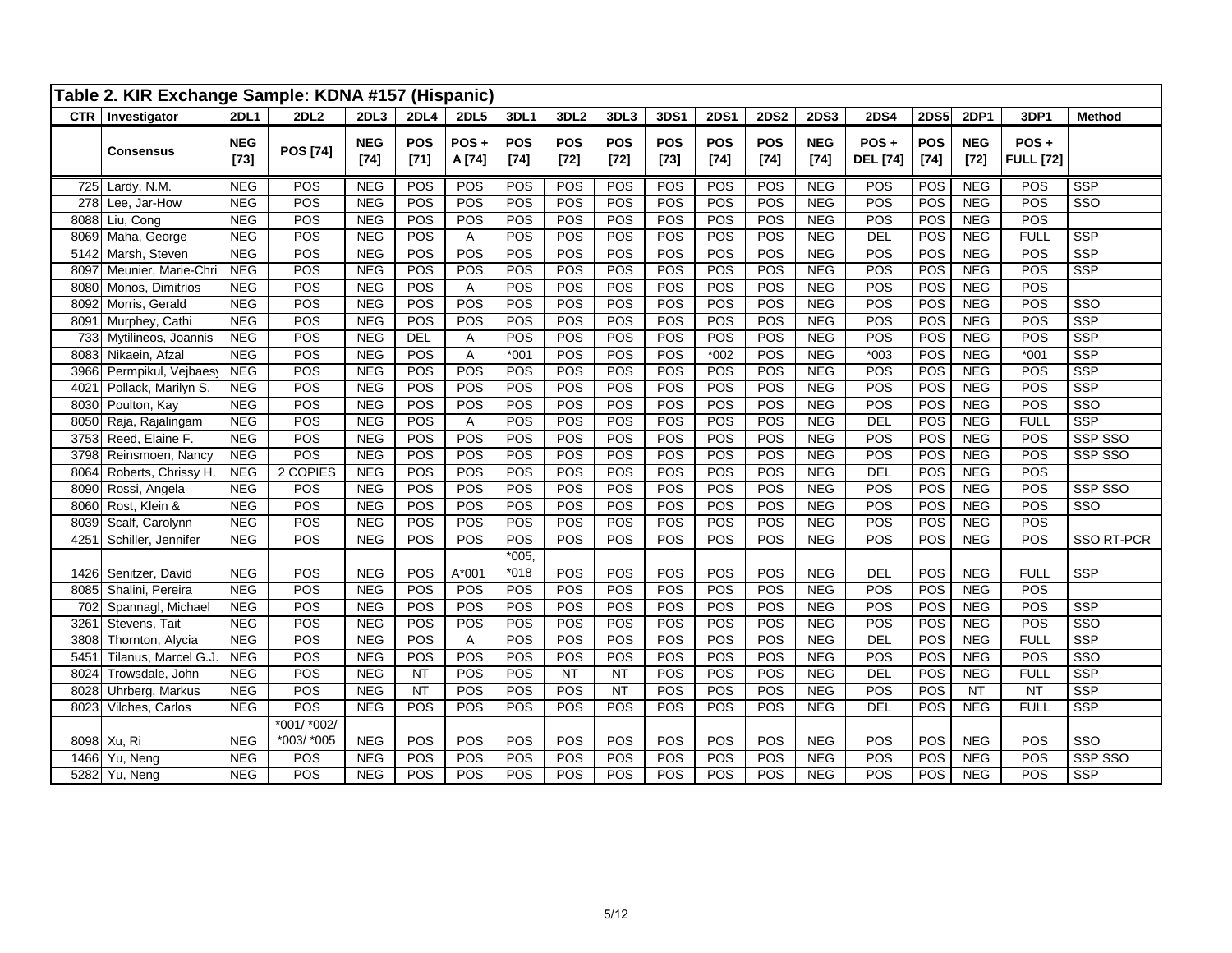|              | Table 3. KIR Exchange Sample: KDNA #158 (Asian) |                      |                 |                 |                      |                 |                      |                      |                      |                      |                          |                      |                      |                          |                          |                      |                                    |                                       |
|--------------|-------------------------------------------------|----------------------|-----------------|-----------------|----------------------|-----------------|----------------------|----------------------|----------------------|----------------------|--------------------------|----------------------|----------------------|--------------------------|--------------------------|----------------------|------------------------------------|---------------------------------------|
|              | CTR   Investigator                              | <b>2DL1</b>          | 2DL2            | 2DL3            | 2DL4                 | <b>2DL5</b>     | 3DL1                 | 3DL <sub>2</sub>     | 3DL3                 | 3DS1                 | <b>2DS1</b>              | <b>2DS2</b>          | <b>2DS3</b>          | <b>2DS4</b>              | <b>2DS5</b>              | <b>2DP1</b>          | 3DP1                               | Method                                |
|              | <b>Consensus</b>                                | <b>POS</b><br>$[74]$ | <b>POS [74]</b> | <b>POS [74]</b> | <b>POS</b><br>$[72]$ | POS+B<br>$[74]$ | <b>POS</b><br>$[74]$ | <b>POS</b><br>$[73]$ | <b>POS</b><br>$[72]$ | <b>POS</b><br>$[73]$ | <b>NEG</b><br>$[74]$     | <b>POS</b><br>$[73]$ | <b>POS</b><br>$[74]$ | POS+<br><b>FULL</b> [74] | <b>NEG</b><br>$[73]$     | <b>POS</b><br>$[73]$ | POS+<br><b>FULL, DEL</b><br>$[72]$ |                                       |
| 5488         | Adams, Sharon                                   | POS                  | POS             | POS             | <b>POS</b>           | B               | POS                  | POS                  | POS                  | POS                  | <b>NEG</b>               | POS                  | POS                  | <b>FULL</b>              | <b>NEG</b>               | POS                  | POS                                | SSP SSO                               |
| 8094         | Ameen, Reem                                     | POS                  | POS             | POS             | POS                  | POS             | POS                  | POS                  | POS                  | POS                  | <b>NEG</b>               | POS                  | POS                  | POS                      | <b>NEG</b>               | POS                  | POS                                | SSO                                   |
| 5462         | Arnold, Paula                                   | POS                  | POS             | POS             | POS                  | B               | POS                  | POS                  | POS                  | POS                  | <b>NEG</b>               | POS                  | POS                  | <b>FULL</b>              | <b>NEG</b>               | POS                  | FULL, DEL                          | <b>SSP</b>                            |
| 5133         | Askar, Medhat                                   | <b>POS</b>           | POS             | POS             | <b>POS</b>           | POS             | POS                  | POS                  | POS                  | POS                  | NEG                      | POS                  | POS                  | <b>FULL</b>              | <b>NEG</b>               | POS                  | FULL, DEL                          | SSO NGS                               |
| 8073         | Bengtsson, Mats                                 | POS                  | POS             | POS             | POS                  | POS             | POS                  | POS                  | POS                  | POS                  | NEG                      | POS                  | POS                  | POS                      | <b>NEG</b>               | POS                  | POS                                |                                       |
| 713<br>8026  | Bettinotti, Maria                               | POS<br>POS           | POS             | POS             | POS                  | POS             | POS                  | POS                  | POS                  | POS<br>POS           | <b>NEG</b><br><b>NEG</b> | POS                  | POS                  | POS                      | <b>NEG</b>               | POS                  | POS                                |                                       |
| 8038         | <b>Bittencourt, Vaness</b><br>Cao, Kai          | POS                  | POS<br>POS      | POS<br>POS      | POS<br>POS           | POS<br>POS      | POS<br>POS           | POS<br>POS           | POS<br>POS           | POS                  | NEG                      | POS<br>POS           | POS<br>POS           | POS<br><b>FULL</b>       | POS<br>NEG               | POS<br>POS           | POS<br>POS                         | <b>SSP</b><br>$\overline{\text{SSO}}$ |
| 8025         | Carrington, Martin 8                            | POS                  | POS             | POS             | <b>POS</b>           | POS             | POS                  | POS                  | POS                  | POS                  | NEG                      | POS                  | POS                  | <b>FULL</b>              | <b>NEG</b>               | POS                  | <b>NT</b>                          | <b>SSP</b>                            |
| 1461         | Cauwelier, Barbara                              | POS                  | POS             | POS             | POS                  | B               | POS                  | POS                  | POS                  | NEG                  | <b>NEG</b>               | POS                  | POS                  | <b>FULL</b>              | <b>NEG</b>               | POS                  | POS                                | <b>SSP</b>                            |
| 774          | Cecka, J. Michael                               | POS                  | POS             | POS             | POS                  | POS             | POS                  | POS                  | POS                  | POS                  | <b>NEG</b>               | POS                  | POS                  | POS                      | <b>NEG</b>               | POS                  | POS                                | $\overline{\text{SSO}}$               |
| 3224         | Chen, Dong-Feng                                 | POS                  | POS             | POS             | POS                  | POS             | POS                  | POS                  | POS                  | POS                  | <b>NEG</b>               | POS                  | POS                  | POS                      | <b>NEG</b>               | POS                  | POS                                | SSO                                   |
| 3632         | Colombe, Beth W.                                | POS                  | POS             | POS             | <b>POS</b>           | B               | POS                  | POS                  | POS                  | POS                  | NEG                      | POS                  | POS                  | <b>FULL</b>              | <b>NEG</b>               | POS                  | FULL, DEL                          | <b>SSP</b>                            |
| 189          | Crowe, Deborah                                  | POS                  | POS             | POS             | POS                  | POS             | POS                  | POS                  | POS                  | POS                  | <b>NEG</b>               | POS                  | POS                  | POS                      | <b>NEG</b>               | POS                  | POS                                | $\overline{\text{SSO}}$               |
| 1108         | DeConinck, Martha                               | POS                  | POS             | POS             | POS                  | POS             | POS                  | POS                  | POS                  | POS                  | NEG                      | POS                  | POS                  | <b>FULL</b>              | <b>NEG</b>               | POS                  | POS                                |                                       |
| 8095         | denHollander, Neal                              | POS                  | POS             | POS             | POS                  | POS             | POS                  | POS                  | POS                  | POS                  | <b>NEG</b>               | <b>NEG</b>           | POS                  | POS                      | NEG                      | POS                  | POS                                | $\overline{\text{SSO}}$               |
| 705          | Ellis, Thomas                                   | POS                  | POS             | POS             | POS                  | POS             | POS                  | POS                  | POS                  | POS                  | <b>NEG</b>               | POS                  | POS                  | POS                      | <b>NEG</b>               | POS                  | POS                                | SSO                                   |
| 2549         | Fagoaga, Omar                                   | POS                  | POS             | POS             | POS                  | POS             | POS                  | POS                  | POS                  | POS                  | NEG                      | POS                  | POS                  | POS                      | <b>NEG</b>               | POS                  | POS                                | <b>SSP</b>                            |
| 234          | Fernandez, Casiana                              | POS                  | POS             | POS             | POS                  | POS             | POS                  | POS                  | POS                  | POS                  | <b>NEG</b>               | POS                  | POS                  | POS                      | <b>NEG</b>               | POS                  | POS                                | RT-PCR                                |
|              |                                                 |                      |                 |                 |                      |                 |                      |                      |                      |                      |                          |                      |                      |                          |                          |                      |                                    | SSP SSO                               |
| 8053         | Fernandez-Vina, Ma                              | POS                  | <b>POS</b>      | POS             | <b>POS</b>           | B               | POS                  | POS                  | POS                  | POS                  | <b>NEG</b>               | POS                  | POS                  | <b>FULL</b>              | <b>NEG</b>               | POS                  | POS                                | RT-PCR                                |
| 762          | Fischer, Gottfried                              | POS                  | POS             | POS             | POS                  | B               | POS                  | POS                  | POS                  | POS                  | <b>NEG</b>               | POS                  | POS                  | <b>FULL</b>              | <b>NEG</b>               | POS                  | POS                                | <b>SSP</b>                            |
| 1778         | Freed, Brian                                    | POS                  | POS             | POS             | POS                  | B               | POS                  | POS                  | POS                  | POS                  | <b>NEG</b>               | POS                  | POS                  | <b>FULL</b>              | <b>NEG</b>               | POS                  | POS                                | <b>SSP</b>                            |
| 8047         | Fuessel, Monika                                 | POS                  | POS             | POS             | POS                  | POS             | POS                  | POS                  | POS                  | POS                  | <b>NEG</b>               | POS                  | POS                  | POS                      | <b>NEG</b>               | POS                  | POS                                | <b>SSP</b>                            |
| 8076         | Gaitonde, Sujata                                | POS                  | POS             | POS             | POS                  | POS             | POS                  | POS                  | POS                  | POS                  | NEG                      | POS                  | POS                  | POS                      | NEG                      | POS                  | POS                                | <b>SSP</b>                            |
| 1647         | Gautreaux, Michael                              | POS                  | POS             | POS             | POS                  | POS<br>B        | POS<br>POS           | POS<br>POS           | POS<br>POS           | POS<br>POS           | <b>NEG</b>               | POS                  | POS                  | POS                      | <b>NEG</b>               | POS                  | POS                                | <b>SSP</b><br><b>SSP</b>              |
| 8022<br>1694 | Hedlund, Anna<br>Hesse, Nicole                  | POS<br>POS           | POS<br>POS      | POS<br>POS      | <b>POS</b><br>POS    | POS             | POS                  | POS                  | POS                  | POS                  | <b>NEG</b><br><b>NEG</b> | POS<br>POS           | POS<br>POS           | <b>FULL</b><br>POS       | <b>NEG</b><br><b>NEG</b> | POS<br>POS           | FULL, DEL<br>POS                   | <b>SSP</b>                            |
| 4985         | Hoover, Beverly                                 | POS                  | POS             | POS             | POS                  | POS             | POS                  | POS                  | POS                  | POS                  | <b>NEG</b>               | POS                  | POS                  | POS                      | <b>NEG</b>               | POS                  | POS                                |                                       |
| 5000         | Hsu, Susan H.                                   | POS                  | POS             | POS             | POS                  | POS             | POS                  | POS                  | POS                  | POS                  | NEG                      | POS                  | POS                  | POS                      | <b>NEG</b>               | POS                  | POS                                | SSP SSO                               |
| 2344         | Hurley, Hartzman&                               | POS                  | POS             | POS             | POS                  | B*00201         | POS                  | POS                  | POS                  | POS                  | <b>NEG</b>               | POS                  | POS                  | <b>FULL</b>              | <b>NEG</b>               | POS                  | POS                                | SSP SSO SBT                           |
| 8093         | Jindra, Peter                                   | POS                  | POS             | POS             | <b>POS</b>           | POS             | POS                  | POS                  | POS                  | POS                  | NEG                      | POS                  | POS                  | POS                      | <b>NEG</b>               | POS                  | POS                                | SSO                                   |
| 8074         | JunHe,                                          | POS                  | POS             | POS             | <b>POS</b>           | $\overline{B}$  | POS                  | POS                  | POS                  | POS                  | <b>NEG</b>               | POS                  | POS                  | <b>FULL</b>              | <b>NEG</b>               | POS                  | POS                                | SSP SSO                               |
| 8035         | Kanangat, Siva                                  | POS                  | POS             | POS             | POS                  | POS             | POS                  | POS                  | POS                  | POS                  | <b>NEG</b>               | POS                  | POS                  | POS                      | <b>NEG</b>               | POS                  | POS                                | SSO                                   |
| 8079         | Kashi, Zahra M.                                 | POS                  | POS             | POS             | POS                  | POS             | POS                  | POS                  | POS                  | POS                  | <b>NEG</b>               | POS                  | POS                  | POS                      | <b>NEG</b>               | POS                  | POS                                | SSO                                   |
| 8086         | Keming, Du                                      | <b>POS</b>           | POS             | POS             | POS                  | POS             | POS                  | POS                  | POS                  | POS                  | <b>NEG</b>               | POS                  | POS                  | POS                      | <b>NEG</b>               | POS                  | POS                                | <b>SSP</b>                            |
| 4337         | Kim, Tai-Gyu                                    | POS                  | POS             | POS             | POS                  | POS             | POS                  | POS                  | POS                  | POS                  | NEG                      | POS                  | POS                  | POS                      | <b>NEG</b>               | POS                  | POS                                | <b>SSP</b>                            |
| 8084         | Kimball, Pam                                    | POS                  | POS             | POS             | POS                  | POS             | POS                  | POS                  | POS                  | POS                  | <b>NEG</b>               | POS                  | POS                  | POS                      | <b>NEG</b>               | POS                  | POS                                | <b>SSP</b>                            |
| 8046         | Kusnierczyk, Piotr                              | POS                  | POS             | POS             | POS                  | POS             | POS                  | POS                  | POS                  | POS                  | <b>NEG</b>               | POS                  | POS                  | <b>FULL</b>              | <b>NEG</b>               | POS                  | POS                                | SSP                                   |
| 8071         | Kwok, Janette                                   | POS                  | POS             | POS             | POS                  | POS             | POS                  | POS                  | POS                  | POS                  | NEG                      | POS                  | POS                  | POS                      | NEG                      | POS                  | POS                                | $\overline{\text{SSO}}$               |
| 791          | Lacelle, Chantale                               | POS                  | POS             | POS             | POS                  | B               | POS                  | POS                  | POS                  | POS                  | <b>NEG</b>               | POS                  | POS                  | <b>FULL</b>              | <b>NEG</b>               | POS                  | FULL, DEI                          | $\overline{\text{SSP}}$               |
|              | 725 Lardy, N.M.                                 | POS                  | POS             | POS             | <b>POS</b>           | POS             | POS                  | POS                  | POS                  | POS                  | NEG                      | POS                  | POS                  | POS                      | <b>NEG</b>               | POS                  | POS                                | <b>SSP</b>                            |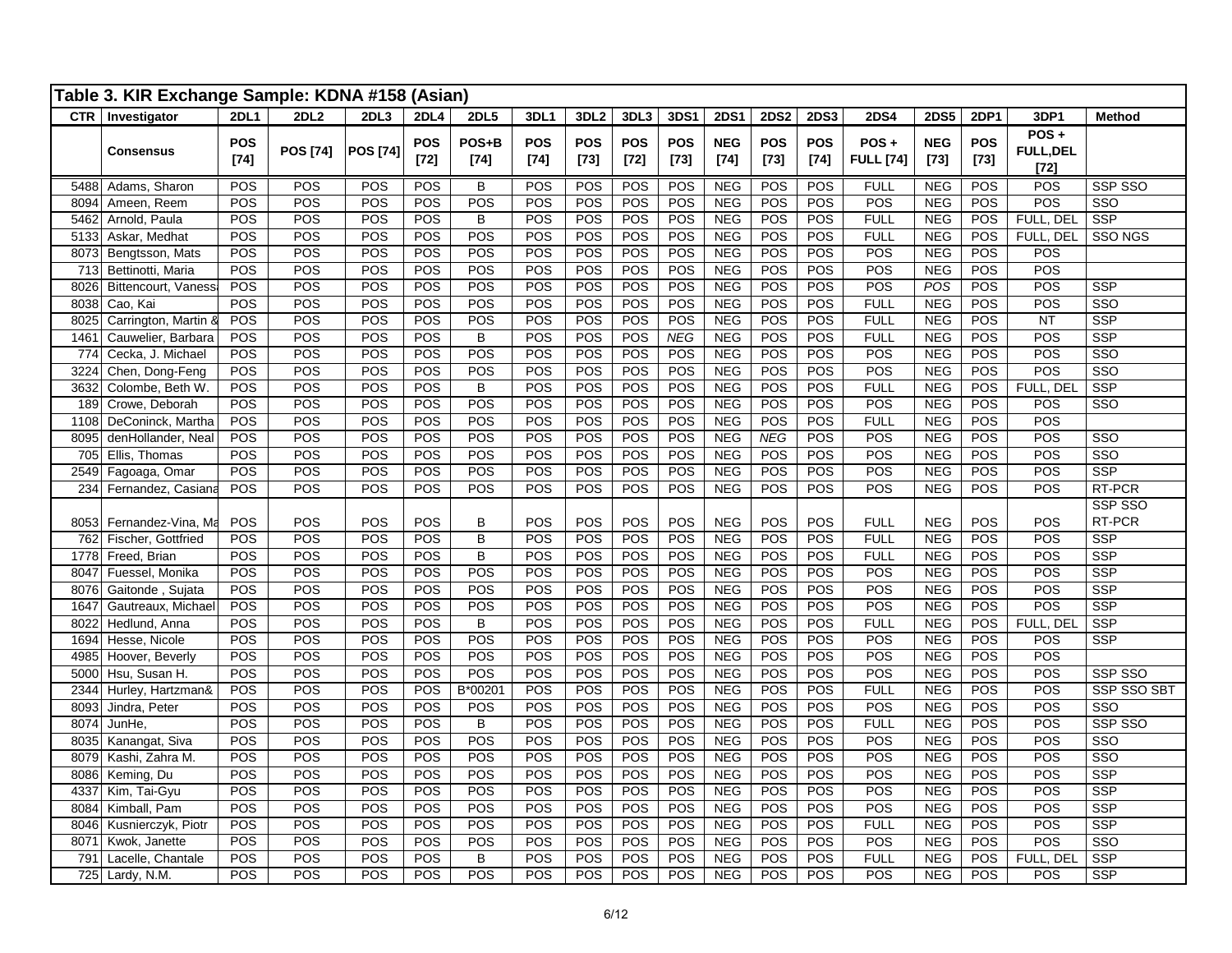|      | Table 3. KIR Exchange Sample: KDNA #158 (Asian) |                      |                           |                 |               |                 |                      |                      |                      |                      |                      |                      |                      |                          |                      |                      |                                       |                         |
|------|-------------------------------------------------|----------------------|---------------------------|-----------------|---------------|-----------------|----------------------|----------------------|----------------------|----------------------|----------------------|----------------------|----------------------|--------------------------|----------------------|----------------------|---------------------------------------|-------------------------|
|      | CTR   Investigator                              | <b>2DL1</b>          | 2DL2                      | 2DL3            | 2DL4          | <b>2DL5</b>     | 3DL1                 | 3DL <sub>2</sub>     | 3DL3                 | 3DS1                 | <b>2DS1</b>          | <b>2DS2</b>          | <b>2DS3</b>          | <b>2DS4</b>              | <b>2DS5</b>          | 2DP1                 | 3DP1                                  | Method                  |
|      | <b>Consensus</b>                                | <b>POS</b><br>$[74]$ | <b>POS [74]</b>           | <b>POS [74]</b> | POS<br>$[72]$ | POS+B<br>$[74]$ | <b>POS</b><br>$[74]$ | <b>POS</b><br>$[73]$ | <b>POS</b><br>$[72]$ | <b>POS</b><br>$[73]$ | <b>NEG</b><br>$[74]$ | <b>POS</b><br>$[73]$ | <b>POS</b><br>$[74]$ | POS+<br><b>FULL [74]</b> | <b>NEG</b><br>$[73]$ | <b>POS</b><br>$[73]$ | $POS +$<br><b>FULL, DEL</b><br>$[72]$ |                         |
|      | 278 Lee, Jar-How                                | POS                  | POS                       | POS             | POS           | <b>POS</b>      | POS                  | POS                  | POS                  | POS                  | <b>NEG</b>           | POS                  | <b>POS</b>           | <b>POS</b>               | <b>NEG</b>           | <b>POS</b>           | <b>POS</b>                            | $\overline{\text{SSO}}$ |
|      | 8088 Liu, Cong                                  | POS                  | POS                       | POS             | POS           | POS             | POS                  | POS                  | POS                  | POS                  | NEG                  | POS                  | POS                  | POS                      | <b>NEG</b>           | POS                  | POS                                   |                         |
| 8069 | Maha, George                                    | POS                  | POS                       | POS             | POS           | B               | POS                  | POS                  | POS                  | POS                  | NEG                  | POS                  | POS                  | <b>FULL</b>              | <b>NEG</b>           | POS                  | FULL, DEL                             | <b>SSP</b>              |
| 5142 | Marsh, Steven                                   | POS                  | POS                       | POS             | POS           | POS             | POS                  | POS                  | POS                  | POS                  | NEG                  | POS                  | POS                  | POS                      | <b>NEG</b>           | POS                  | POS                                   | SSP                     |
| 8097 | Meunier, Marie-Chri                             | POS                  | POS                       | POS             | POS           | POS             | POS                  | POS                  | POS                  | POS                  | <b>NEG</b>           | POS                  | POS                  | POS                      | <b>NEG</b>           | POS                  | POS                                   | SSP                     |
| 8080 | Monos, Dimitrios                                | POS                  | POS                       | POS             | <b>POS</b>    | B               | POS                  | POS                  | POS                  | POS                  | NEG                  | POS                  | POS                  | POS                      | <b>NEG</b>           | <b>POS</b>           | POS                                   |                         |
| 8092 | Morris, Gerald                                  | POS                  | POS                       | POS             | POS           | POS             | POS                  | POS                  | POS                  | POS                  | NEG                  | POS                  | POS                  | POS                      | <b>NEG</b>           | POS                  | POS                                   | $\overline{\text{SSO}}$ |
| 8091 | Murphey, Cathi                                  | POS                  | POS                       | POS             | POS           | <b>POS</b>      | POS                  | POS                  | POS                  | POS                  | <b>NEG</b>           | POS                  | <b>POS</b>           | POS                      | <b>NEG</b>           | <b>POS</b>           | POS                                   | SSP                     |
| 733  | Mytilineos, Joannis                             | POS                  | POS                       | POS             | POS           | POS             | POS                  | <b>POS</b>           | POS                  | POS                  | <b>NEG</b>           | POS                  | POS                  | <b>FULL</b>              | <b>NEG</b>           | <b>POS</b>           | POS                                   | <b>SSP</b>              |
| 8083 | Nikaein, Afzal                                  | POS                  | POS                       | POS             | POS           | B               | $*001$               | POS                  | POS                  | POS                  | <b>NEG</b>           | POS                  | POS                  | $*001$                   | <b>NEG</b>           | POS                  | POS                                   | SSP                     |
| 3966 | Permpikul, Vejbaes                              | POS                  | POS                       | POS             | POS           | POS             | POS                  | POS                  | POS                  | POS                  | NEG                  | POS                  | POS                  | POS                      | <b>NEG</b>           | POS                  | POS                                   | <b>SSP</b>              |
| 4021 | Pollack, Marilyn S.                             | POS                  | POS                       | POS             | POS           | POS             | POS                  | POS                  | POS                  | POS                  | NEG                  | POS                  | POS                  | POS                      | NEG                  | POS                  | POS                                   | SSP                     |
| 8030 | Poulton, Kay                                    | POS                  | POS                       | <b>POS</b>      | <b>POS</b>    | <b>POS</b>      | POS                  | POS                  | POS                  | POS                  | NEG                  | POS                  | <b>POS</b>           | POS                      | <b>NEG</b>           | <b>POS</b>           | POS                                   | $\overline{\text{SSO}}$ |
| 8050 | Raja, Rajalingam                                | POS                  | POS                       | POS             | <b>POS</b>    | B               | POS                  | POS                  | POS                  | POS                  | <b>NEG</b>           | POS                  | POS                  | <b>FULL</b>              | <b>NEG</b>           | POS                  | FULL, DEL                             | SSP                     |
| 3753 | Reed, Elaine F.                                 | POS                  | POS                       | POS             | POS           | POS             | POS                  | POS                  | POS                  | POS                  | <b>NEG</b>           | POS                  | POS                  | POS                      | <b>NEG</b>           | POS                  | POS                                   | SSP SSO                 |
| 3798 | Reinsmoen, Nancy                                | POS                  | POS                       | POS             | POS           | POS             | POS                  | POS                  | POS                  | POS                  | NEG                  | POS                  | POS                  | POS                      | <b>NEG</b>           | POS                  | POS                                   | SSP SSO                 |
| 8064 | Roberts, Chrissy H.                             | POS                  | 1 COPY                    | 1 COPY          | POS           | POS             | POS                  | POS                  | POS                  | POS                  | NEG                  | POS                  | POS                  | <b>FULL</b>              | <b>NEG</b>           | POS                  | POS                                   |                         |
| 8090 | Rossi, Angela                                   | POS                  | POS                       | POS             | <b>POS</b>    | POS             | POS                  | POS                  | POS                  | POS                  | NEG                  | POS                  | POS                  | POS                      | <b>NEG</b>           | POS                  | POS                                   | SSP SSO                 |
| 8060 | Rost, Klein &                                   | POS                  | POS                       | POS             | POS           | <b>POS</b>      | POS                  | POS                  | POS                  | POS                  | <b>NEG</b>           | POS                  | POS                  | POS                      | <b>NEG</b>           | POS                  | POS                                   | SSO                     |
| 8039 | Scalf, Carolynn                                 | POS                  | POS                       | POS             | POS           | POS             | POS                  | POS                  | POS                  | POS                  | <b>NEG</b>           | POS                  | POS                  | POS                      | <b>NEG</b>           | POS                  | POS                                   |                         |
| 4251 | Schiller, Jennifer                              | POS                  | POS                       | POS             | POS           | POS             | POS                  | POS                  | POS                  | POS                  | <b>NEG</b>           | POS                  | POS                  | POS                      | <b>NEG</b>           | POS                  | POS                                   | SSO RT-PCR              |
| 1426 | Senitzer, David                                 | POS                  | POS                       | POS             | POS           | $B*002$         | $*01502$             | POS                  | POS                  | POS                  | NEG                  | POS                  | POS                  | <b>FULL</b>              | <b>NEG</b>           | POS                  | FULL, DEL                             | SSP                     |
| 8085 | Shalini, Pereira                                | POS                  | POS                       | <b>POS</b>      | POS           | <b>POS</b>      | POS                  | POS                  | POS                  | POS                  | NEG                  | POS                  | <b>POS</b>           | <b>POS</b>               | <b>NEG</b>           | <b>POS</b>           | POS                                   |                         |
| 702  | Spannagl, Michael                               | POS                  | POS                       | POS             | <b>POS</b>    | POS             | POS                  | POS                  | POS                  | POS                  | <b>NEG</b>           | POS                  | POS                  | POS                      | <b>NEG</b>           | POS                  | POS                                   | <b>SSP</b>              |
| 3261 | Stevens, Tait                                   | POS                  | POS                       | POS             | POS           | POS             | POS                  | POS                  | POS                  | POS                  | <b>NEG</b>           | POS                  | POS                  | POS                      | <b>NEG</b>           | POS                  | POS                                   | SSO                     |
| 3808 | Thornton, Alycia                                | POS                  | POS                       | POS             | POS           | B               | POS                  | POS                  | POS                  | POS                  | <b>NEG</b>           | POS                  | POS                  | <b>FULL</b>              | <b>NEG</b>           | POS                  | FULL, DEL                             | SSP                     |
| 5451 | Tilanus, Marcel G.J                             | POS                  | POS                       | POS             | POS           | POS             | POS                  | POS                  | POS                  | POS                  | NEG                  | POS                  | POS                  | POS                      | NEG                  | POS                  | POS                                   | $\overline{\text{SSO}}$ |
| 8024 | Trowsdale, John                                 | POS                  | POS                       | POS             | NT            | POS             | POS                  | <b>NT</b>            | NT                   | POS                  | NEG                  | POS                  | POS                  | WT                       | <b>NEG</b>           | POS                  | FULL, DEL                             | SSP                     |
| 8028 | Uhrberg, Markus                                 | POS                  | POS                       | POS             | <b>NT</b>     | <b>POS</b>      | POS                  | POS                  | <b>NT</b>            | POS                  | <b>NEG</b>           | POS                  | POS                  | POS                      | <b>NEG</b>           | <b>NT</b>            | NT                                    | <b>SSP</b>              |
| 8023 | Vilches, Carlos                                 | POS                  | POS                       | POS             | POS           | <b>POS</b>      | POS                  | POS                  | POS                  | POS                  | <b>NEG</b>           | POS                  | POS                  | <b>FULL</b>              | <b>NEG</b>           | POS                  | FULL, DEL                             | SSP                     |
| 8098 | Xu, Ri                                          | POS                  | *001/ *002/<br>*003/ *005 | POS             | POS           | POS             | POS                  | POS                  | POS                  | POS                  | <b>NEG</b>           | POS                  | POS                  | POS                      | <b>NEG</b>           | POS                  | POS                                   | SSO                     |
| 5282 | Yu, Neng                                        | POS                  | POS                       | POS             | POS           | <b>POS</b>      | POS                  | POS                  | POS                  | POS                  | NEG                  | POS                  | POS                  | POS                      | <b>NEG</b>           | <b>POS</b>           | POS                                   | SSP                     |
|      |                                                 |                      |                           |                 |               |                 |                      |                      |                      |                      |                      |                      |                      |                          |                      |                      |                                       |                         |
|      | 1466 Yu, Neng                                   | POS                  | POS                       | POS             | POS           | POS             | POS                  | POS                  | POS                  | POS                  | <b>NEG</b>           | POS                  | POS                  | POS                      | <b>NEG</b>           | POS                  | POS                                   | SSP SSO                 |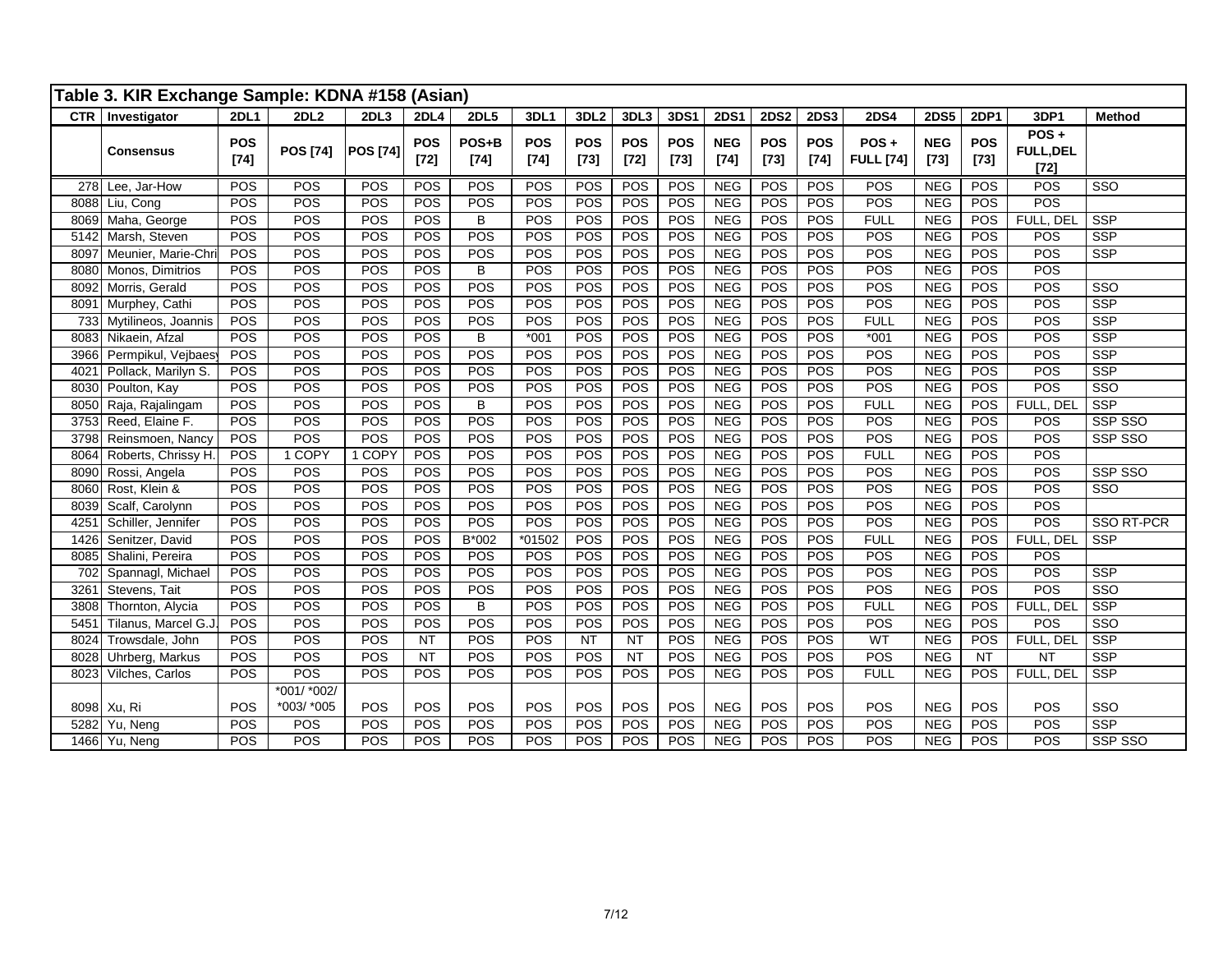|              | Table 4. KIR Exchange Sample: KDNA #159 (Hispanic/Caucasian) |                      |                          |                  |                      |                          |                      |                  |                      |                          |                          |                          |                          |                         |                          |               |                         |                                       |
|--------------|--------------------------------------------------------------|----------------------|--------------------------|------------------|----------------------|--------------------------|----------------------|------------------|----------------------|--------------------------|--------------------------|--------------------------|--------------------------|-------------------------|--------------------------|---------------|-------------------------|---------------------------------------|
|              | $\overline{\text{CTR}}$   Investigator                       | 2DL1                 | 2DL2                     | 2DL3             | <b>2DL4</b>          | 2DL5                     | 3DL1                 | 3DL <sub>2</sub> | 3DL3                 | 3DS1                     | <b>2DS1</b>              | <b>2DS2</b>              | <b>2DS3</b>              | <b>2DS4</b>             | <b>2DS5</b>              | 2DP1          | 3DP1                    | <b>Method</b>                         |
|              | <b>Consensus</b>                                             | <b>POS</b><br>$[74]$ | <b>NEG</b><br>$[74]$     | <b>POS [74]</b>  | <b>POS</b><br>$[72]$ | <b>NEG</b><br>$[74]$     | <b>POS</b><br>$[74]$ | POS<br>$[73]$    | <b>POS</b><br>$[72]$ | <b>NEG</b><br>$[73]$     | <b>NEG</b><br>$[74]$     | <b>NEG</b><br>$[72]$     | <b>NEG</b><br>$[74]$     | POS+<br><b>DEL</b> [74] | <b>NEG</b><br>$[73]$     | POS<br>$[73]$ | POS+<br><b>DEL</b> [72] |                                       |
| 5488         | Adams, Sharon                                                | POS                  | <b>NEG</b>               | POS              | POS                  | <b>NEG</b>               | POS                  | POS              | POS                  | <b>NEG</b>               | <b>NEG</b>               | <b>NEG</b>               | <b>NEG</b>               | DEL                     | <b>NEG</b>               | <b>POS</b>    | DEL                     | SSP SSO                               |
| 8094         | Ameen, Reem                                                  | POS                  | <b>NEG</b>               | POS              | POS                  | <b>NEG</b>               | POS                  | POS              | POS                  | <b>NEG</b>               | <b>NEG</b>               | <b>NEG</b>               | <b>NEG</b>               | POS                     | <b>NEG</b>               | POS           | POS                     | SSO                                   |
| 5462         | Arnold, Paula                                                | POS                  | <b>NEG</b>               | POS              | POS                  | <b>NEG</b>               | POS                  | POS              | POS                  | <b>NEG</b>               | <b>NEG</b>               | <b>NEG</b>               | NEG                      | DEL                     | <b>NEG</b>               | POS           | DEL                     | <b>SSP</b>                            |
| 5133         | Askar, Medhat                                                | POS<br>POS           | <b>NEG</b><br><b>NEG</b> | POS<br>POS       | POS<br>POS           | <b>NEG</b><br><b>NEG</b> | POS<br>POS           | POS<br>POS       | POS<br>POS           | <b>NEG</b><br><b>NEG</b> | NEG<br><b>NEG</b>        | <b>NEG</b><br><b>NEG</b> | NEG<br><b>NEG</b>        | DEL<br>POS              | <b>NEG</b><br><b>NEG</b> | POS<br>POS    | <b>DEL</b><br>POS       | <b>SSO NGS</b>                        |
| 8073<br>713  | Bengtsson, Mats<br>Bettinotti, Maria                         | POS                  | <b>NEG</b>               | POS              | POS                  | <b>NEG</b>               | POS                  | POS              | POS                  | <b>NEG</b>               | <b>NEG</b>               | <b>NEG</b>               | <b>NEG</b>               | POS                     | <b>NEG</b>               | POS           | POS                     |                                       |
| 8026         | Bittencourt, Vaness                                          | POS                  | <b>NEG</b>               | POS              | POS                  | <b>NEG</b>               | POS                  | POS              | POS                  | POS                      | <b>NEG</b>               | <b>NEG</b>               | <b>NEG</b>               | POS                     | POS                      | POS           | POS                     | <b>SSP</b>                            |
| 8038         | Cao, Kai                                                     | POS                  | <b>NEG</b>               | POS              | POS                  | <b>NEG</b>               | POS                  | POS              | POS                  | <b>NEG</b>               | <b>NEG</b>               | <b>NEG</b>               | <b>NEG</b>               | DEL                     | <b>NEG</b>               | POS           | POS                     | $\overline{\text{SSO}}$               |
| 8025         | Carrington, Martin                                           | POS                  | <b>NEG</b>               | POS              | POS                  | <b>NEG</b>               | POS                  | POS              | POS                  | <b>NEG</b>               | <b>NEG</b>               | <b>NEG</b>               | <b>NEG</b>               | <b>DEL</b>              | <b>NEG</b>               | POS           | <b>NT</b>               | <b>SSP</b>                            |
| 1461         | Cauwelier, Barbara                                           | POS                  | <b>NEG</b>               | POS              | POS                  | <b>NEG</b>               | POS                  | POS              | POS                  | <b>NEG</b>               | <b>NEG</b>               | <b>NEG</b>               | <b>NEG</b>               | DEL                     | <b>NEG</b>               | POS           | <b>DEL</b>              | <b>SSP</b>                            |
| 774          | Cecka, J. Michael                                            | POS                  | <b>NEG</b>               | POS              | POS                  | <b>NEG</b>               | POS                  | POS              | POS                  | <b>NEG</b>               | <b>NEG</b>               | <b>NEG</b>               | <b>NEG</b>               | POS                     | <b>NEG</b>               | POS           | POS                     | SSO                                   |
| 3224         | Chen, Dong-Feng                                              | POS                  | <b>NEG</b>               | POS              | POS                  | <b>NEG</b>               | POS                  | POS              | POS                  | <b>NEG</b>               | <b>NEG</b>               | <b>NEG</b>               | <b>NEG</b>               | POS                     | <b>NEG</b>               | POS           | POS                     | SSO                                   |
| 3632         | Colombe, Beth W                                              | POS                  | <b>NEG</b>               | POS              | POS                  | <b>NEG</b>               | POS                  | POS              | POS                  | <b>NEG</b>               | <b>NEG</b>               | <b>NEG</b>               | <b>NEG</b>               | <b>DEL</b>              | <b>NEG</b>               | POS           | <b>DEL</b>              | <b>SSP</b>                            |
| 189          | Crowe, Deborah                                               | POS                  | <b>NEG</b>               | POS              | POS                  | <b>NEG</b>               | POS                  | POS              | POS                  | <b>NEG</b>               | <b>NEG</b>               | <b>NEG</b>               | <b>NEG</b>               | POS                     | <b>NEG</b>               | POS           | POS                     | SSP SSO                               |
| 1108         | DeConinck, Martha                                            | POS                  | <b>NEG</b>               | POS              | POS                  | <b>NEG</b>               | POS                  | POS              | POS                  | <b>NEG</b>               | <b>NEG</b>               | <b>NEG</b>               | <b>NEG</b>               | <b>DEL</b>              | <b>NEG</b>               | POS           | POS                     |                                       |
| 8095         | denHollander, Neal                                           | POS                  | <b>NEG</b>               | POS              | POS                  | <b>NEG</b>               | POS                  | POS              | POS                  | <b>NEG</b>               | <b>NEG</b>               | <b>NEG</b>               | <b>NEG</b>               | POS                     | <b>NEG</b>               | POS           | POS                     | $\overline{\text{SSO}}$               |
| 705          | Ellis, Thomas                                                | POS                  | <b>NEG</b>               | $\overline{POS}$ | POS                  | <b>NEG</b>               | POS                  | POS              | POS                  | <b>NEG</b>               | <b>NEG</b>               | <b>NEG</b>               | <b>NEG</b>               | POS                     | <b>NEG</b>               | POS           | POS                     | $\overline{\text{SSO}}$<br><b>SSP</b> |
| 2549<br>234  | Fagoaga, Omar                                                | POS                  | <b>NEG</b>               | POS              | POS                  | <b>NEG</b>               | POS                  | POS              | POS                  | <b>NEG</b>               | <b>NEG</b>               | <b>NEG</b>               | <b>NEG</b>               | POS                     | <b>NEG</b>               | POS           | POS<br>POS              | RT-PCR                                |
|              | Fernandez, Casian                                            | POS                  | <b>NEG</b>               | POS              | POS                  | <b>NEG</b>               | POS                  | POS              | POS                  | <b>NEG</b>               | <b>NEG</b>               | <b>NEG</b>               | <b>NEG</b>               | POS                     | <b>NEG</b>               | POS           |                         | SSP SSO                               |
| 8053         | Fernandez-Vina, M                                            | POS                  | <b>NEG</b>               | POS              | POS                  | <b>NEG</b>               | POS                  | POS              | POS                  | <b>NEG</b>               | <b>NEG</b>               | <b>NEG</b>               | <b>NEG</b>               | <b>DEL</b>              | <b>NEG</b>               | POS           | <b>DEL</b>              | RT-PCR                                |
| 762          | Fischer, Gottfried                                           | POS                  | <b>NEG</b>               | POS              | POS                  | <b>NEG</b>               | POS                  | POS              | POS                  | <b>NEG</b>               | <b>NEG</b>               | <b>NEG</b>               | <b>NEG</b>               | <b>DEL</b>              | <b>NEG</b>               | POS           | <b>DEL</b>              | <b>SSP</b>                            |
| 1778         | Freed, Brian                                                 | POS                  | <b>NEG</b>               | POS              | POS                  | <b>NEG</b>               | POS                  | POS              | POS                  | <b>NEG</b>               | <b>NEG</b>               | <b>NEG</b>               | <b>NEG</b>               | <b>DEL</b>              | <b>NEG</b>               | POS           | <b>DEL</b>              | <b>SSP</b>                            |
| 8047<br>8076 | Fuessel, Monika                                              | POS<br>POS           | <b>NEG</b><br><b>NEG</b> | POS<br>POS       | POS<br>POS           | <b>NEG</b><br><b>NEG</b> | POS<br>POS           | POS<br>POS       | POS<br>POS           | <b>NEG</b><br><b>NEG</b> | <b>NEG</b><br><b>NEG</b> | <b>NEG</b><br><b>NEG</b> | <b>NEG</b><br><b>NEG</b> | POS                     | <b>NEG</b><br><b>NEG</b> | POS<br>POS    | POS<br>POS              | <b>SSP</b><br><b>SSP</b>              |
| 1647         | Gaitonde, Sujata<br>Gautreaux, Michae                        | POS                  | <b>NEG</b>               | POS              | POS                  | <b>NEG</b>               | POS                  | POS              | POS                  | <b>NEG</b>               | <b>NEG</b>               | <b>NEG</b>               | <b>NEG</b>               | POS<br>POS              | <b>NEG</b>               | POS           | POS                     | <b>SSP</b>                            |
| 8022         | Hedlund, Anna                                                | POS                  | <b>NEG</b>               | POS              | POS                  | <b>NEG</b>               | POS                  | POS              | POS                  | <b>NEG</b>               | <b>NEG</b>               | <b>NEG</b>               | <b>NEG</b>               | DEL                     | <b>NEG</b>               | POS           | <b>DEL</b>              | <b>SSP</b>                            |
| 1694         | Hesse, Nicole                                                | POS                  | <b>NEG</b>               | POS              | POS                  | <b>NEG</b>               | POS                  | POS              | POS                  | <b>NEG</b>               | <b>NEG</b>               | <b>NEG</b>               | <b>NEG</b>               | POS                     | <b>NEG</b>               | POS           | POS                     | <b>SSP</b>                            |
| 4985         | Hoover, Beverly                                              | POS                  | <b>NEG</b>               | POS              | POS                  | <b>NEG</b>               | POS                  | POS              | POS                  | <b>NEG</b>               | <b>NEG</b>               | <b>NEG</b>               | <b>NEG</b>               | POS                     | <b>NEG</b>               | POS           | POS                     |                                       |
| 5000         | Hsu, Susan H.                                                | POS                  | <b>NEG</b>               | POS              | POS                  | <b>NEG</b>               | POS                  | POS              | POS                  | <b>NEG</b>               | <b>NEG</b>               | <b>NEG</b>               | <b>NEG</b>               | POS                     | <b>NEG</b>               | POS           | POS                     | SSP SSO                               |
| 2344         | Hurley, Hartzman&                                            | POS                  | <b>NEG</b>               | POS              | POS                  | <b>NEG</b>               | POS                  | POS              | POS                  | <b>NEG</b>               | <b>NEG</b>               | <b>NEG</b>               | <b>NEG</b>               | DEL                     | <b>NEG</b>               | POS           | POS                     | SSP SSO SBT                           |
| 8093         | Jindra, Peter                                                | POS                  | <b>NEG</b>               | POS              | POS                  | NEG                      | POS                  | POS              | POS                  | <b>NEG</b>               | <b>NEG</b>               | <b>NEG</b>               | <b>NEG</b>               | POS                     | <b>NEG</b>               | POS           | POS                     | SSO                                   |
| 8074         | JunHe,                                                       | POS                  | <b>NEG</b>               | POS              | POS                  | <b>NEG</b>               | POS                  | POS              | POS                  | <b>NEG</b>               | <b>NEG</b>               | <b>NEG</b>               | <b>NEG</b>               | DEL                     | <b>NEG</b>               | POS           | POS                     | SSP SSO                               |
| 8035         | Kanangat, Siva                                               | POS                  | NEG                      | POS              | POS                  | <b>NEG</b>               | POS                  | POS              | POS                  | NEG                      | <b>NEG</b>               | <b>NEG</b>               | <b>NEG</b>               | POS                     | NEG                      | POS           | POS                     | SSO                                   |
| 8079         | Kashi, Zahra M.                                              | POS                  | <b>NEG</b>               | POS              | POS                  | <b>NEG</b>               | POS                  | POS              | POS                  | <b>NEG</b>               | <b>NEG</b>               | <b>NEG</b>               | <b>NEG</b>               | POS                     | <b>NEG</b>               | POS           | POS                     | SSO                                   |
| 8086         | Keming, Du                                                   | POS                  | <b>NEG</b>               | POS              | POS                  | <b>NEG</b>               | POS                  | POS              | POS                  | <b>NEG</b>               | <b>NEG</b>               | <b>NEG</b>               | <b>NEG</b>               | POS                     | <b>NEG</b>               | POS           | POS                     | <b>SSP</b>                            |
| 4337         | Kim, Tai-Gyu                                                 | POS                  | <b>NEG</b>               | POS              | POS                  | <b>NEG</b>               | POS                  | POS              | POS                  | <b>NEG</b>               | <b>NEG</b>               | <b>NEG</b>               | <b>NEG</b>               | POS                     | <b>NEG</b>               | POS           | POS                     | <b>SSP</b>                            |
| 8084         | Kimball, Pam                                                 | POS                  | <b>NEG</b>               | POS              | POS                  | <b>NEG</b>               | POS                  | POS              | POS                  | <b>NEG</b>               | <b>NEG</b>               | <b>NEG</b>               | <b>NEG</b>               | POS                     | <b>NEG</b>               | POS           | POS                     | <b>SSP</b>                            |
| 8046         | Kusnierczyk, Piotr                                           | POS                  | <b>NEG</b>               | POS              | POS                  | <b>NEG</b>               | POS                  | POS              | POS                  | <b>NEG</b>               | <b>NEG</b>               | <b>NEG</b>               | <b>NEG</b>               | DEL                     | <b>NEG</b>               | POS           | POS                     | <b>SSP</b>                            |
| 8071         | Kwok, Janette                                                | POS                  | <b>NEG</b>               | POS              | POS                  | <b>NEG</b>               | POS                  | POS              | POS                  | <b>NEG</b>               | <b>NEG</b>               | <b>NEG</b>               | <b>NEG</b>               | POS                     | <b>NEG</b>               | POS           | POS                     | SSO<br>$\overline{\text{SSP}}$        |
| 791          | Lacelle, Chantale<br>$\overline{725}$ Lardy, N.M.            | POS<br>POS           | <b>NEG</b><br><b>NEG</b> | POS<br>POS       | POS<br>POS           | NEG<br><b>NEG</b>        | POS<br>POS           | POS<br>POS       | POS<br>POS           | <b>NEG</b><br><b>NEG</b> | <b>NEG</b><br><b>NEG</b> | <b>NEG</b><br><b>NEG</b> | <b>NEG</b><br><b>NEG</b> | <b>DEL</b><br>POS       | <b>NEG</b><br><b>NEG</b> | POS<br>POS    | DEL<br>POS              | <b>SSP</b>                            |
|              |                                                              |                      |                          |                  |                      |                          |                      |                  |                      |                          |                          |                          |                          |                         |                          |               |                         |                                       |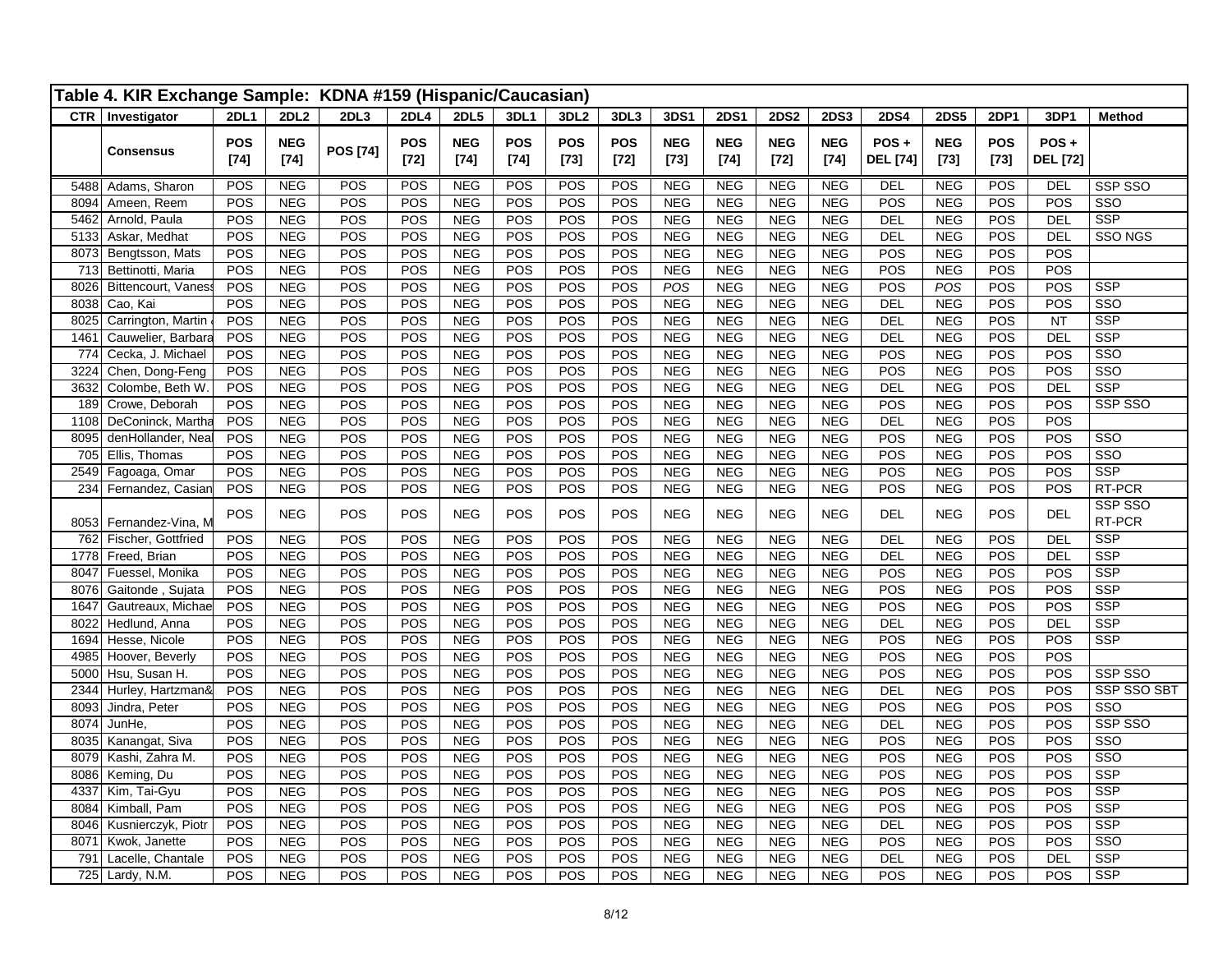|      | Table 4. KIR Exchange Sample: KDNA #159 (Hispanic/Caucasian) |                      |                      |                 |                      |                      |                      |                      |                      |                      |                      |                      |                      |                         |                      |                      |                         |                         |
|------|--------------------------------------------------------------|----------------------|----------------------|-----------------|----------------------|----------------------|----------------------|----------------------|----------------------|----------------------|----------------------|----------------------|----------------------|-------------------------|----------------------|----------------------|-------------------------|-------------------------|
|      | CTR   Investigator                                           | <b>2DL1</b>          | <b>2DL2</b>          | 2DL3            | <b>2DL4</b>          | 2DL5                 | 3DL1                 | 3DL <sub>2</sub>     | 3DL3                 | 3DS1                 | <b>2DS1</b>          | <b>2DS2</b>          | <b>2DS3</b>          | <b>2DS4</b>             | <b>2DS5</b>          | 2DP1                 | 3DP1                    | <b>Method</b>           |
|      | <b>Consensus</b>                                             | <b>POS</b><br>$[74]$ | <b>NEG</b><br>$[74]$ | <b>POS [74]</b> | <b>POS</b><br>$[72]$ | <b>NEG</b><br>$[74]$ | <b>POS</b><br>$[74]$ | <b>POS</b><br>$[73]$ | <b>POS</b><br>$[72]$ | <b>NEG</b><br>$[73]$ | <b>NEG</b><br>$[74]$ | <b>NEG</b><br>$[72]$ | <b>NEG</b><br>$[74]$ | POS+<br><b>DEL</b> [74] | <b>NEG</b><br>$[73]$ | <b>POS</b><br>$[73]$ | POS+<br><b>DEL</b> [72] |                         |
|      | 278 Lee, Jar-How                                             | POS                  | <b>NEG</b>           | POS             | POS                  | <b>NEG</b>           | POS                  | POS                  | POS                  | <b>NEG</b>           | <b>NEG</b>           | <b>NEG</b>           | <b>NEG</b>           | POS                     | <b>NEG</b>           | POS                  | POS                     | $\overline{\text{SSO}}$ |
| 8088 | Liu, Cong                                                    | POS                  | <b>NEG</b>           | POS             | POS                  | <b>NEG</b>           | POS                  | POS                  | POS                  | <b>NEG</b>           | <b>NEG</b>           | <b>NEG</b>           | <b>NEG</b>           | POS                     | <b>NEG</b>           | POS                  | POS                     |                         |
| 8069 | Maha, George                                                 | POS                  | <b>NEG</b>           | POS             | POS                  | <b>NEG</b>           | POS                  | POS                  | POS                  | <b>NEG</b>           | <b>NEG</b>           | <b>NEG</b>           | <b>NEG</b>           | <b>DEL</b>              | <b>NEG</b>           | POS                  | <b>DEL</b>              | <b>SSP</b>              |
| 5142 | Marsh, Steven                                                | POS                  | <b>NEG</b>           | POS             | POS                  | <b>NEG</b>           | POS                  | POS                  | POS                  | <b>NEG</b>           | <b>NEG</b>           | <b>NEG</b>           | NEG                  | POS                     | <b>NEG</b>           | POS                  | POS                     | <b>SSP</b>              |
| 8097 | Meunier, Marie-Chi                                           | POS                  | <b>NEG</b>           | POS             | POS                  | <b>NEG</b>           | POS                  | POS                  | POS                  | <b>NEG</b>           | <b>NEG</b>           | POS                  | <b>NEG</b>           | POS                     | <b>NEG</b>           | POS                  | POS                     | <b>SSP</b>              |
| 8080 | Monos, Dimitrios                                             | POS                  | <b>NEG</b>           | POS             | POS                  | <b>NEG</b>           | POS                  | POS                  | POS                  | <b>NEG</b>           | <b>NEG</b>           | <b>NEG</b>           | <b>NEG</b>           | POS                     | <b>NEG</b>           | POS                  | POS                     |                         |
| 8092 | Morris, Gerald                                               | POS                  | <b>NEG</b>           | POS             | POS                  | <b>NEG</b>           | POS                  | POS                  | POS                  | <b>NEG</b>           | <b>NEG</b>           | <b>NEG</b>           | <b>NEG</b>           | POS                     | <b>NEG</b>           | POS                  | POS                     | SSO                     |
| 8091 | Murphey, Cathi                                               | POS                  | <b>NEG</b>           | POS             | POS                  | <b>NEG</b>           | POS                  | POS                  | POS                  | <b>NEG</b>           | <b>NEG</b>           | <b>NEG</b>           | <b>NEG</b>           | POS                     | <b>NEG</b>           | POS                  | POS                     | <b>SSP</b>              |
|      | 733 Mytilineos, Joannis                                      | POS                  | <b>NEG</b>           | POS             | POS                  | <b>NEG</b>           | POS                  | POS                  | POS                  | <b>NEG</b>           | <b>NEG</b>           | <b>NEG</b>           | <b>NEG</b>           | <b>DEL</b>              | <b>NEG</b>           | POS                  | POS                     | <b>SSP</b>              |
| 8083 | Nikaein, Afzal                                               | POS                  | <b>NEG</b>           | POS             | POS                  | <b>NEG</b>           | $*001$               | POS                  | POS                  | <b>NEG</b>           | <b>NEG</b>           | <b>NEG</b>           | <b>NEG</b>           | $*003$                  | <b>NEG</b>           | POS                  | $*003$                  | <b>SSP</b>              |
| 3966 | Permpikul, Vejbaes                                           | POS                  | <b>NEG</b>           | POS             | POS                  | <b>NEG</b>           | POS                  | POS                  | POS                  | <b>NEG</b>           | <b>NEG</b>           | <b>NEG</b>           | <b>NEG</b>           | POS                     | <b>NEG</b>           | POS                  | POS                     | <b>SSP</b>              |
| 4021 | Pollack, Marilyn S.                                          | POS                  | <b>NEG</b>           | POS             | POS                  | <b>NEG</b>           | POS                  | POS                  | POS                  | <b>NEG</b>           | <b>NEG</b>           | <b>NEG</b>           | <b>NEG</b>           | POS                     | <b>NEG</b>           | POS                  | POS                     | <b>SSP</b>              |
| 8030 | Poulton, Kay                                                 | POS                  | <b>NEG</b>           | POS             | POS                  | <b>NEG</b>           | POS                  | POS                  | POS                  | <b>NEG</b>           | <b>NEG</b>           | <b>NEG</b>           | <b>NEG</b>           | POS                     | <b>NEG</b>           | POS                  | POS                     | SSO                     |
| 8050 | Raja, Rajalingam                                             | POS                  | <b>NEG</b>           | POS             | POS                  | <b>NEG</b>           | POS                  | POS                  | POS                  | <b>NEG</b>           | <b>NEG</b>           | <b>NEG</b>           | <b>NEG</b>           | <b>DEL</b>              | <b>NEG</b>           | POS                  | <b>DEL</b>              | SSP                     |
| 3753 | Reed, Elaine F.                                              | POS                  | <b>NEG</b>           | POS             | POS                  | <b>NEG</b>           | POS                  | POS                  | POS                  | <b>NEG</b>           | <b>NEG</b>           | <b>NEG</b>           | <b>NEG</b>           | POS                     | <b>NEG</b>           | POS                  | POS                     | SSP SSO                 |
| 3798 | Reinsmoen, Nancy                                             | POS                  | <b>NEG</b>           | POS             | POS                  | <b>NEG</b>           | POS                  | POS                  | POS                  | <b>NEG</b>           | <b>NEG</b>           | <b>NEG</b>           | <b>NEG</b>           | POS                     | <b>NEG</b>           | POS                  | POS                     | SSP SSO                 |
| 8064 | Roberts, Chrissy H                                           | POS                  | <b>NEG</b>           | 2 COPIES        | POS                  | <b>NEG</b>           | POS                  | POS                  | POS                  | <b>NEG</b>           | <b>NEG</b>           | POS                  | <b>NEG</b>           | <b>DEL</b>              | <b>NEG</b>           | POS                  | POS                     |                         |
| 8090 | Rossi, Angela                                                | POS                  | <b>NEG</b>           | POS             | POS                  | <b>NEG</b>           | POS                  | POS                  | POS                  | <b>NEG</b>           | <b>NEG</b>           | <b>NEG</b>           | <b>NEG</b>           | POS                     | <b>NEG</b>           | POS                  | POS                     | SSP SSO                 |
| 8060 | Rost, Klein &                                                | POS                  | <b>NEG</b>           | POS             | POS                  | <b>NEG</b>           | POS                  | POS                  | POS                  | <b>NEG</b>           | <b>NEG</b>           | <b>NEG</b>           | <b>NEG</b>           | POS                     | <b>NEG</b>           | POS                  | POS                     | SSO                     |
| 8039 | Scalf, Carolynn                                              | POS                  | <b>NEG</b>           | POS             | POS                  | <b>NEG</b>           | POS                  | POS                  | POS                  | <b>NEG</b>           | <b>NEG</b>           | <b>NEG</b>           | <b>NEG</b>           | POS                     | <b>NEG</b>           | POS                  | POS                     |                         |
| 4251 | Schiller, Jennifer                                           | POS                  | <b>NEG</b>           | POS             | POS                  | <b>NEG</b>           | POS                  | POS                  | POS                  | <b>NEG</b>           | <b>NEG</b>           | <b>NEG</b>           | <b>NEG</b>           | POS                     | <b>NEG</b>           | POS                  | POS                     | SSO RT-PCR              |
| 1426 | Senitzer, David                                              | POS                  | <b>NEG</b>           | POS             | POS                  | <b>NEG</b>           | $*001$               | POS                  | POS                  | <b>NEG</b>           | <b>NEG</b>           | <b>NEG</b>           | <b>NEG</b>           | <b>DEL</b>              | <b>NEG</b>           | POS                  | <b>DEL</b>              | <b>SSP</b>              |
| 8085 | Shalini, Pereira                                             | POS                  | <b>NEG</b>           | POS             | POS                  | <b>NEG</b>           | POS                  | POS                  | POS                  | <b>NEG</b>           | <b>NEG</b>           | <b>NEG</b>           | <b>NEG</b>           | POS                     | <b>NEG</b>           | POS                  | POS                     |                         |
| 702  | Spannagl, Michael                                            | POS                  | <b>NEG</b>           | POS             | POS                  | <b>NEG</b>           | POS                  | POS                  | POS                  | NEG                  | <b>NEG</b>           | <b>NEG</b>           | <b>NEG</b>           | POS                     | <b>NEG</b>           | POS                  | POS                     | <b>SSP</b>              |
| 3261 | Stevens, Tait                                                | POS                  | <b>NEG</b>           | POS             | POS                  | <b>NEG</b>           | POS                  | POS                  | POS                  | <b>NEG</b>           | <b>NEG</b>           | <b>NEG</b>           | <b>NEG</b>           | POS                     | <b>NEG</b>           | POS                  | POS                     | $\overline{\text{SSO}}$ |
| 3808 | Thornton, Alycia                                             | POS                  | <b>NEG</b>           | POS             | POS                  | <b>NEG</b>           | POS                  | POS                  | POS                  | <b>NEG</b>           | <b>NEG</b>           | <b>NEG</b>           | <b>NEG</b>           | <b>DEL</b>              | <b>NEG</b>           | POS                  | <b>DEL</b>              | <b>SSP</b>              |
| 5451 | Tilanus, Marcel G.                                           | POS                  | <b>NEG</b>           | POS             | POS                  | <b>NEG</b>           | POS                  | POS                  | POS                  | <b>NEG</b>           | <b>NEG</b>           | <b>NEG</b>           | <b>NEG</b>           | POS                     | <b>NEG</b>           | POS                  | POS                     | $\overline{\text{SSO}}$ |
| 8024 | Trowsdale, John                                              | POS                  | NEG                  | POS             | <b>NT</b>            | <b>NEG</b>           | POS                  | <b>NT</b>            | <b>NT</b>            | <b>NEG</b>           | <b>NEG</b>           | <b>NEG</b>           | <b>NEG</b>           | <b>DEL</b>              | <b>NEG</b>           | POS                  | <b>DEL</b>              | <b>SSP</b>              |
| 8028 | Uhrberg, Markus                                              | POS                  | <b>NEG</b>           | POS             | <b>NT</b>            | <b>NEG</b>           | <b>POS</b>           | POS                  | <b>NT</b>            | <b>NEG</b>           | <b>NEG</b>           | <b>NEG</b>           | <b>NEG</b>           | POS                     | <b>NEG</b>           | <b>NT</b>            | <b>NT</b>               | <b>SSP</b>              |
| 8023 | Vilches, Carlos                                              | POS                  | <b>NEG</b>           | POS             | POS                  | <b>NEG</b>           | POS                  | POS                  | POS                  | <b>NEG</b>           | <b>NEG</b>           | NEG                  | <b>NEG</b>           | <b>DEL</b>              | <b>NEG</b>           | POS                  | <b>DEL</b>              | <b>SSP</b>              |
| 8098 | Xu, Ri                                                       | POS                  | <b>NEG</b>           | POS             | POS                  | <b>NEG</b>           | POS                  | POS                  | POS                  | <b>NEG</b>           | <b>NEG</b>           | <b>NEG</b>           | <b>NEG</b>           | POS                     | <b>NEG</b>           | POS                  | POS                     | SSO                     |
| 5282 | Yu, Neng                                                     | POS                  | <b>NEG</b>           | POS             | POS                  | <b>NEG</b>           | POS                  | POS                  | POS                  | <b>NEG</b>           | <b>NEG</b>           | <b>NEG</b>           | <b>NEG</b>           | POS                     | <b>NEG</b>           | POS                  | POS                     | <b>SSP</b>              |
|      | 1466 Yu, Neng                                                | POS                  | <b>NEG</b>           | POS             | POS                  | <b>NEG</b>           | POS                  | POS                  | POS                  | <b>NEG</b>           | <b>NEG</b>           | <b>NEG</b>           | <b>NEG</b>           | POS                     | <b>NEG</b>           | POS                  | POS                     | SSP SSO                 |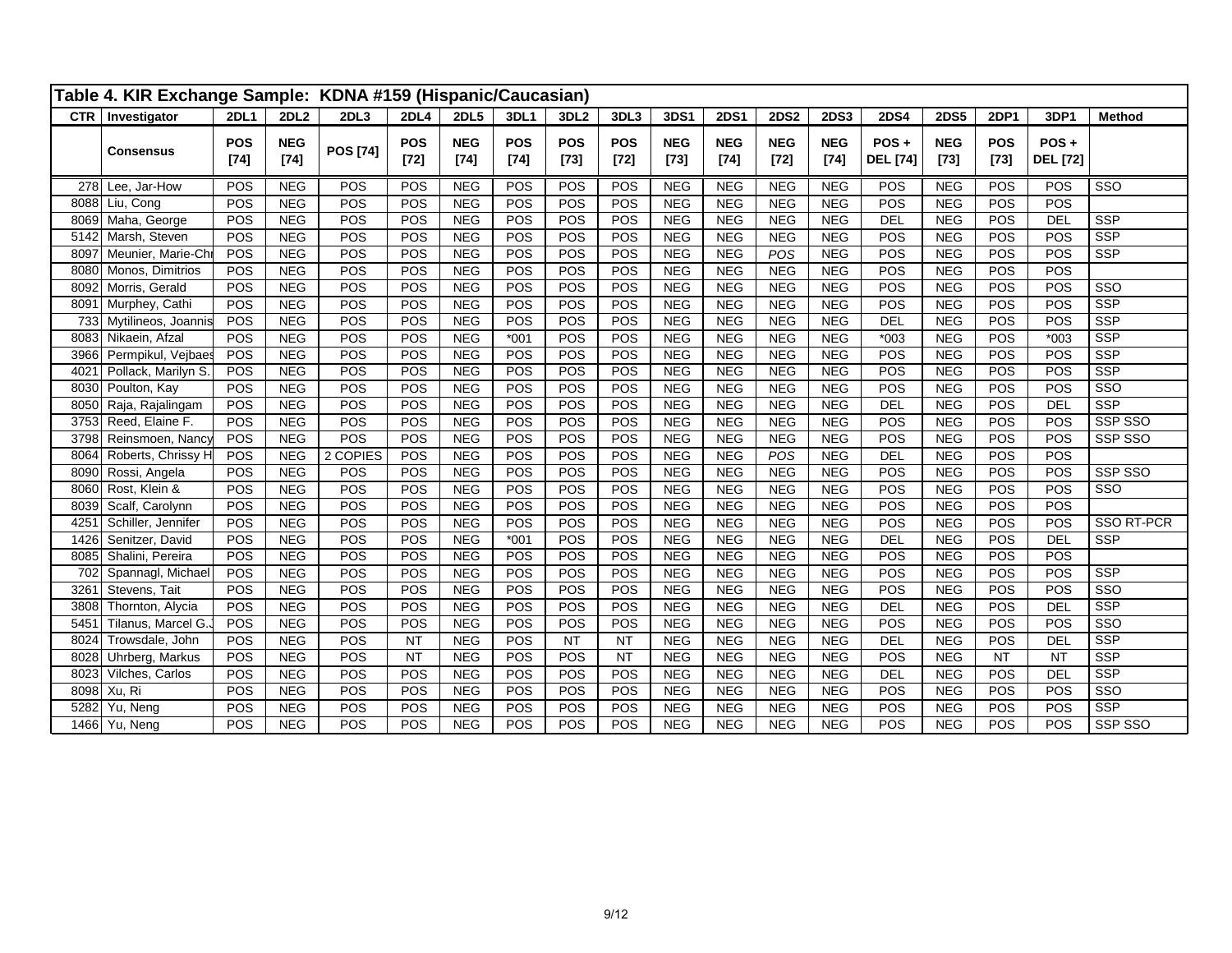|              | Table 5. KIR Exchange Sample:           |                      |                 | KDNA #160 (Native American) |                      |                     |                      |                      |               |                      |                      |                      |                          |                         |                      |                      |                                    |                          |
|--------------|-----------------------------------------|----------------------|-----------------|-----------------------------|----------------------|---------------------|----------------------|----------------------|---------------|----------------------|----------------------|----------------------|--------------------------|-------------------------|----------------------|----------------------|------------------------------------|--------------------------|
|              | CTR   Investigator                      | <b>2DL1</b>          | <b>2DL2</b>     | 2DL3                        | 2DL4                 | <b>2DL5</b>         | <b>3DL1</b>          | 3DL2                 | 3DL3          | <b>3DS1</b>          | <b>2DS1</b>          | <b>2DS2</b>          | <b>2DS3</b>              | <b>2DS4</b>             | <b>2DS5</b>          | <b>2DP1</b>          | 3DP1                               | <b>Method</b>            |
|              | <b>Consensus</b>                        | <b>POS</b><br>$[74]$ | <b>POS [74]</b> | <b>POS [74]</b>             | <b>POS</b><br>$[72]$ | $POS + A$<br>$[74]$ | <b>POS</b><br>$[74]$ | <b>POS</b><br>$[74]$ | POS<br>$[72]$ | <b>POS</b><br>$[73]$ | <b>POS</b><br>$[72]$ | <b>POS</b><br>$[72]$ | <b>NEG</b><br>$[74]$     | POS+<br><b>DEL</b> [74] | <b>POS</b><br>$[74]$ | <b>POS</b><br>$[73]$ | POS+<br><b>FULL, DEL</b><br>$[72]$ |                          |
| 5488         | Adams, Sharon                           | <b>POS</b>           | POS             | <b>POS</b>                  | <b>POS</b>           | Α                   | POS                  | POS                  | POS           | POS                  | POS                  | POS                  | <b>NEG</b>               | <b>DEL</b>              | POS                  | POS                  | POS                                | SSP SSO                  |
| 8094         | Ameen, Reem                             | POS                  | POS             | POS                         | POS                  | POS                 | POS                  | POS                  | POS           | POS                  | POS                  | POS                  | <b>NEG</b>               | POS                     | POS                  | POS                  | POS                                | SSO                      |
| 5462         | Arnold, Paula                           | POS                  | POS             | <b>POS</b>                  | POS                  | Α                   | POS                  | POS                  | POS           | POS                  | $*002-$<br>$*008$    | POS                  | <b>NEG</b>               | <b>DEL</b>              | POS                  | POS                  | FULL, DEL                          | <b>SSP</b>               |
| 5133         | Askar, Medhat                           | POS                  | POS             | POS                         | POS                  | A                   | POS                  | POS                  | POS           | POS                  | POS                  | POS                  | <b>NEG</b>               | <b>DEL</b>              | POS                  | POS                  | FULL, DEL                          | <b>SSO NGS</b>           |
| 8073         | Bengtsson, Mats                         | POS                  | POS             | POS                         | POS                  | POS                 | POS                  | POS                  | POS           | POS                  | POS                  | POS                  | <b>NEG</b>               | POS                     | POS                  | POS                  | POS                                |                          |
| 713          | Bettinotti, Maria                       | POS                  | POS             | POS                         | POS                  | POS                 | POS                  | POS                  | POS           | POS                  | POS                  | POS                  | NEG                      | POS                     | POS                  | POS                  | POS                                |                          |
| 8026         | Bittencourt, Vanes:                     | POS                  | POS             | POS                         | POS                  | POS                 | POS                  | <b>NEG</b>           | POS           | POS                  | POS                  | POS                  | <b>NEG</b>               | POS                     | POS                  | POS                  | POS                                | <b>SSP</b>               |
| 8038         | Cao, Kai                                | POS                  | POS             | POS                         | POS                  | POS                 | POS                  | POS                  | POS           | POS                  | POS                  | POS                  | <b>NEG</b>               | <b>DEL</b>              | POS                  | POS                  | POS                                | SSO                      |
| 8025         | Carrington, Martin                      | POS                  | POS             | POS                         | POS                  | POS                 | POS                  | POS                  | POS           | POS<br>NEG           | POS                  | POS                  | NEG                      | <b>DEL</b>              | POS                  | POS                  | <b>NT</b>                          | <b>SSP</b><br><b>SSP</b> |
| 1461<br>774  | Cauwelier, Barbara<br>Cecka, J. Michael | <b>POS</b><br>POS    | POS<br>POS      | POS<br>POS                  | POS<br>POS           | A<br>POS            | POS<br>POS           | POS<br>POS           | POS<br>POS    | POS                  | POS<br>POS           | POS<br>POS           | <b>NEG</b><br>NEG        | <b>DEL</b><br>POS       | POS<br>POS           | POS<br>POS           | POS<br>POS                         | SSO                      |
| 3224         | Chen, Dong-Feng                         | POS                  | POS             | POS                         | POS                  | POS                 | POS                  | POS                  | POS           | POS                  | POS                  | POS                  | <b>NEG</b>               | POS                     | POS                  | <b>POS</b>           | POS                                | SSO                      |
| 3632         | Colombe, Beth W.                        | POS                  | POS             | POS                         | POS                  | A                   | POS                  | POS                  | POS           | POS                  | POS                  | POS                  | <b>NEG</b>               | <b>DEL</b>              | POS                  | POS                  | FULL, DEL                          | <b>SSP</b>               |
| 189          | Crowe, Deborah                          | POS                  | POS             | POS                         | POS                  | POS                 | POS                  | POS                  | POS           | POS                  | POS                  | POS                  | <b>NEG</b>               | POS                     | POS                  | POS                  | POS                                | <b>SSP</b>               |
| 1108         | DeConinck, Martha                       | POS                  | POS             | POS                         | POS                  | POS                 | POS                  | POS                  | POS           | POS                  | POS                  | POS                  | <b>NEG</b>               | <b>DEL</b>              | POS                  | POS                  | POS                                |                          |
| 8095         | denHollander, Nea                       | <b>POS</b>           | POS             | POS                         | POS                  | POS                 | POS                  | POS                  | POS           | POS                  | POS                  | POS                  | <b>NEG</b>               | POS                     | POS                  | POS                  | POS                                | SSO                      |
| 705          | Ellis, Thomas                           | <b>POS</b>           | POS             | POS                         | POS                  | POS                 | POS                  | POS                  | POS           | POS                  | POS                  | POS                  | <b>NEG</b>               | POS                     | POS                  | POS                  | POS                                | SSO                      |
| 2549         | Fagoaga, Omar                           | POS                  | POS             | POS                         | POS                  | POS                 | POS                  | POS                  | POS           | POS                  | POS                  | POS                  | <b>NEG</b>               | POS                     | POS                  | POS                  | POS                                | <b>SSP</b>               |
| 234          | Fernandez, Casian                       | POS                  | POS             | POS                         | POS                  | POS                 | POS                  | POS                  | POS           | POS                  | POS                  | POS                  | <b>NEG</b>               | POS                     | POS                  | POS                  | POS                                | RT-PCR                   |
| 8053         | Fernandez-Vina, M                       | POS                  | POS             | POS                         | POS                  | А                   | POS                  | POS                  | POS           | POS                  | POS                  | POS                  | <b>NEG</b>               | DEL                     | POS                  | POS                  | POS                                | SSP SSO<br>RT-PCR        |
| 762          | Fischer, Gottfried                      | POS                  | POS             | POS                         | POS                  | Α                   | POS                  | POS                  | POS           | POS                  | POS                  | POS                  | <b>NEG</b>               | <b>DEL</b>              | POS                  | POS                  | POS                                | <b>SSP</b>               |
| 1778         | Freed, Brian                            | <b>POS</b>           | POS             | POS                         | POS                  | A                   | POS                  | POS                  | POS           | POS                  | POS                  | POS                  | <b>NEG</b>               | <b>DEL</b>              | POS                  | POS                  | POS                                | <b>SSP</b>               |
| 8047         | Fuessel, Monika                         | <b>POS</b>           | <b>POS</b>      | <b>POS</b>                  | <b>POS</b>           | POS                 | POS                  | POS                  | POS           | POS                  | POS                  | POS                  | <b>NEG</b>               | POS                     | POS                  | POS                  | POS                                | <b>SSP</b>               |
| 8076         | Gaitonde, Sujata                        | POS                  | POS             | POS                         | POS                  | POS                 | POS                  | POS                  | POS           | POS                  | POS                  | POS                  | <b>NEG</b>               | POS                     | POS                  | POS                  | POS                                | <b>SSP</b>               |
| 1647         | Gautreaux, Michae                       | POS                  | POS             | POS                         | POS                  | POS                 | POS                  | POS                  | POS           | POS                  | POS                  | POS                  | <b>NEG</b>               | POS                     | POS                  | POS                  | POS                                | <b>SSP</b>               |
| 8022<br>1694 | Hedlund, Anna<br>Hesse, Nicole          | POS<br>POS           | POS<br>POS      | POS<br>POS                  | POS<br>POS           | A<br>POS            | POS<br>POS           | POS<br>POS           | POS<br>POS    | POS<br>POS           | POS<br>POS           | POS<br>POS           | <b>NEG</b><br><b>NEG</b> | <b>DEL</b><br>POS       | POS<br>POS           | POS<br>POS           | FULL, DEL<br>POS                   | <b>SSP</b><br><b>SSP</b> |
| 4985         | Hoover, Beverly                         | POS                  | POS             | POS                         | POS                  | POS                 | POS                  | POS                  | POS           | POS                  | POS                  | POS                  | <b>NEG</b>               | POS                     | POS                  | POS                  | POS                                |                          |
| 5000         | Hsu, Susan H.                           | POS                  | POS             | POS                         | POS                  | POS                 | POS                  | POS                  | POS           | POS                  | POS                  | POS                  | <b>NEG</b>               | POS                     | POS                  | POS                  | POS                                | SSP SSO                  |
| 2344         | Hurley, Hartzman&                       | POS                  | POS             | POS                         | POS                  | A*00101             | POS                  | POS                  | POS           | POS                  | POS                  | POS                  | <b>NEG</b>               | <b>DEL</b>              | POS                  | POS                  | POS                                | SSP SSO SBT              |
| 8093         | Jindra, Peter                           | POS                  | POS             | POS                         | POS                  | POS                 | POS                  | POS                  | POS           | POS                  | POS                  | POS                  | <b>NEG</b>               | POS                     | POS                  | POS                  | POS                                | $\overline{\text{SSO}}$  |
| 8074         | JunHe,                                  | POS                  | POS             | POS                         | POS                  | A                   | POS                  | POS                  | POS           | POS                  | POS                  | POS                  | <b>NEG</b>               | DEL                     | POS                  | POS                  | POS                                | SSP SSO                  |
| 8035         | Kanangat, Siva                          | POS                  | POS             | POS                         | POS                  | POS                 | POS                  | POS                  | POS           | POS                  | POS                  | POS                  | <b>NEG</b>               | POS                     | POS                  | POS                  | POS                                | $\overline{\text{SSO}}$  |
| 8079         | Kashi, Zahra M.                         | <b>POS</b>           | POS             | POS                         | POS                  | POS                 | POS                  | <b>POS</b>           | POS           | POS                  | POS                  | POS                  | <b>NEG</b>               | POS                     | POS                  | POS                  | POS                                | $\overline{\text{SSO}}$  |
| 8086         | Keming, Du                              | POS                  | POS             | POS                         | POS                  | POS                 | POS                  | POS                  | POS           | POS                  | POS                  | POS                  | NEG                      | POS                     | POS                  | POS                  | POS                                | $\overline{\text{SSP}}$  |
| 4337         | Kim, Tai-Gyu                            | <b>POS</b>           | POS             | POS                         | POS                  | POS                 | POS                  | POS                  | POS           | POS                  | POS                  | POS                  | <b>NEG</b>               | POS                     | POS                  | POS                  | POS                                | <b>SSP</b>               |
| 8084         | Kimball, Pam                            | POS                  | POS             | POS                         | POS                  | POS                 | POS                  | POS                  | POS           | POS                  | POS                  | POS                  | NEG                      | POS                     | POS                  | POS                  | POS                                | <b>SSP</b>               |
| 8046         | Kusnierczyk, Piotr                      | POS                  | POS             | POS                         | POS                  | POS                 | POS                  | POS                  | POS           | POS                  | POS                  | POS                  | <b>NEG</b>               | <b>DEL</b>              | POS                  | POS                  | POS                                | <b>SSP</b>               |
| 8071         | Kwok, Janette                           | POS                  | POS             | POS                         | POS                  | POS                 | POS                  | POS                  | POS           | POS                  | POS                  | POS                  | <b>NEG</b>               | POS                     | POS                  | POS                  | POS                                | SSO                      |
|              | 791 Lacelle, Chantale                   | POS                  | POS             | POS                         | POS                  | A                   | POS                  | POS                  | POS           | POS                  | POS                  | POS                  | <b>NEG</b>               | <b>DEL</b>              | POS                  | POS                  | FULL, DEL                          | <b>SSP</b>               |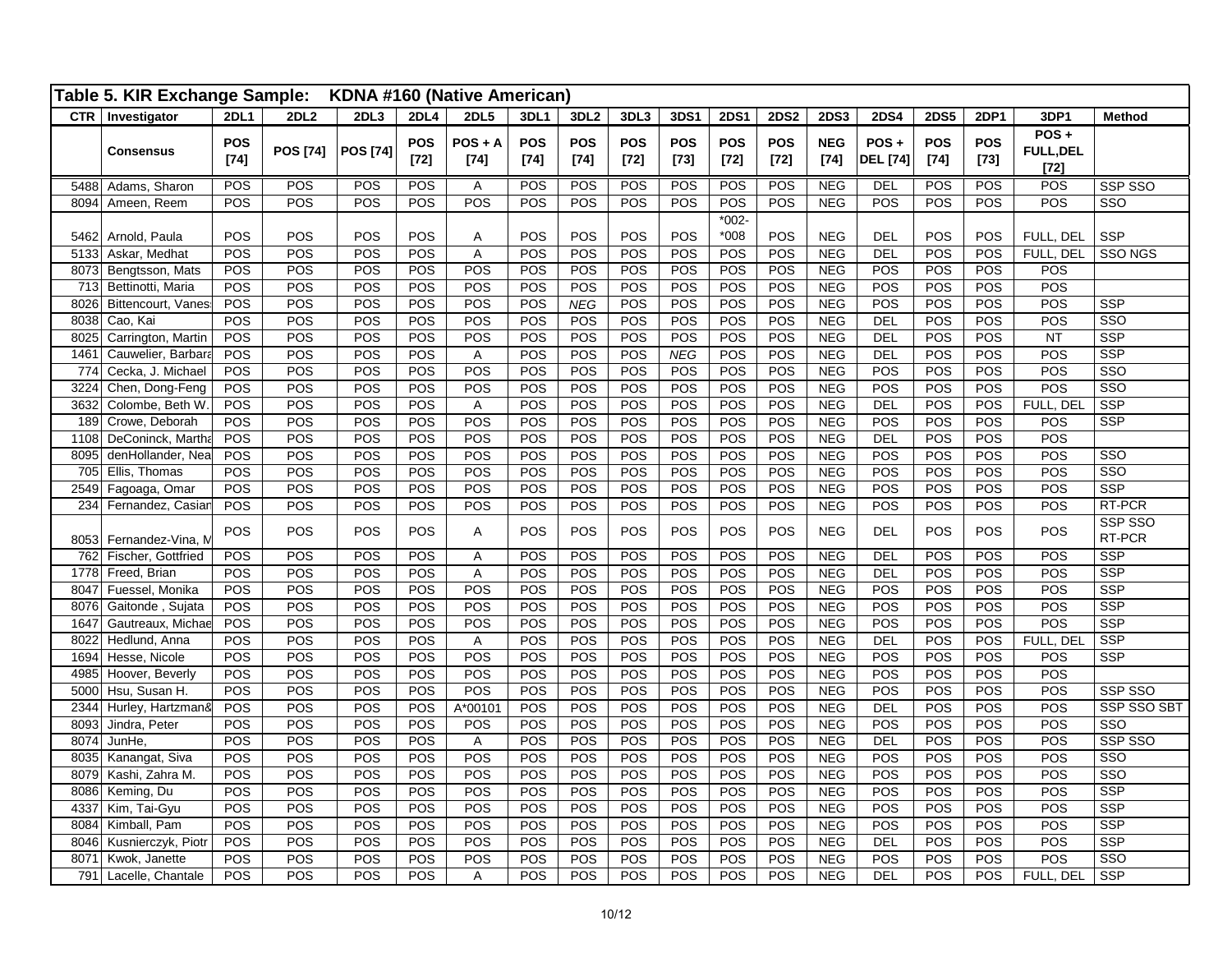|      | Table 5. KIR Exchange Sample: |                      |                           |                 |                      | KDNA #160 (Native American) |                      |                      |                      |                      |                      |                      |                      |                         |                      |                      |                                       |                         |
|------|-------------------------------|----------------------|---------------------------|-----------------|----------------------|-----------------------------|----------------------|----------------------|----------------------|----------------------|----------------------|----------------------|----------------------|-------------------------|----------------------|----------------------|---------------------------------------|-------------------------|
|      | CTR   Investigator            | 2DL1                 | 2DL <sub>2</sub>          | 2DL3            | 2DL4                 | 2DL5                        | 3DL1                 | 3DL <sub>2</sub>     | 3DL3                 | 3DS1                 | <b>2DS1</b>          | <b>2DS2</b>          | <b>2DS3</b>          | <b>2DS4</b>             | <b>2DS5</b>          | <b>2DP1</b>          | 3DP1                                  | <b>Method</b>           |
|      | <b>Consensus</b>              | <b>POS</b><br>$[74]$ | <b>POS [74]</b>           | <b>POS [74]</b> | <b>POS</b><br>$[72]$ | $POS + A$<br>$[74]$         | <b>POS</b><br>$[74]$ | <b>POS</b><br>$[74]$ | <b>POS</b><br>$[72]$ | <b>POS</b><br>$[73]$ | <b>POS</b><br>$[72]$ | <b>POS</b><br>$[72]$ | <b>NEG</b><br>$[74]$ | POS+<br><b>DEL</b> [74] | <b>POS</b><br>$[74]$ | <b>POS</b><br>$[73]$ | $POS +$<br><b>FULL, DEL</b><br>$[72]$ |                         |
|      | 725 Lardy, N.M.               | POS                  | POS                       | POS             | POS                  | POS                         | POS                  | POS                  | POS                  | POS                  | POS                  | POS                  | <b>NEG</b>           | POS                     | POS                  | POS                  | POS                                   | <b>SSP</b>              |
| 278  | Lee, Jar-How                  | POS                  | POS                       | POS             | POS                  | POS                         | POS                  | POS                  | POS                  | POS                  | POS                  | NEG                  | <b>NEG</b>           | POS                     | POS                  | POS                  | POS                                   | $\overline{\text{SSO}}$ |
| 8088 | Liu, Cong                     | POS                  | POS                       | POS             | POS                  | POS                         | POS                  | POS                  | POS                  | POS                  | POS                  | POS                  | <b>NEG</b>           | POS                     | POS                  | POS                  | POS                                   |                         |
| 8069 | Maha, George                  | <b>POS</b>           | POS                       | POS             | POS                  | A                           | POS                  | POS                  | POS                  | POS                  | POS                  | POS                  | <b>NEG</b>           | <b>DEL</b>              | POS                  | POS                  | FULL, DEL                             | <b>SSP</b>              |
| 5142 | Marsh, Steven                 | POS                  | POS                       | POS             | POS                  | POS                         | POS                  | POS                  | POS                  | POS                  | POS                  | POS                  | <b>NEG</b>           | POS                     | POS                  | POS                  | POS                                   | <b>SSP</b>              |
| 8097 | Meunier, Marie-Ch             | POS                  | POS                       | POS             | POS                  | POS                         | POS                  | POS                  | POS                  | POS                  | POS                  | POS                  | <b>NEG</b>           | POS                     | POS                  | POS                  | POS                                   | <b>SSP</b>              |
| 8080 | Monos, Dimitrios              | POS                  | POS                       | POS             | POS                  | Α                           | POS                  | POS                  | POS                  | POS                  | POS                  | POS                  | <b>NEG</b>           | POS                     | POS                  | POS                  | POS                                   |                         |
| 8092 | Morris, Gerald                | POS                  | POS                       | POS             | POS                  | POS                         | POS                  | POS                  | POS                  | POS                  | POS                  | POS                  | <b>NEG</b>           | POS                     | POS                  | POS                  | POS                                   | $\overline{\text{SSO}}$ |
| 8091 | Murphey, Cathi                | POS                  | POS                       | POS             | POS                  | POS                         | POS                  | POS                  | POS                  | POS                  | POS                  | POS                  | <b>NEG</b>           | POS                     | POS                  | POS                  | POS                                   | SSP                     |
| 733  | Mytilineos, Joannis           | POS                  | POS                       | POS             | POS                  | Α                           | POS                  | POS                  | POS                  | POS                  | POS                  | <b>NEG</b>           | <b>NEG</b>           | DEL                     | POS                  | POS                  | POS                                   | <b>SSP</b>              |
| 8083 | Nikaein, Afzal                | POS                  | POS                       | POS             | POS                  | A                           | $*001$               | POS                  | POS                  | POS                  | $*002$               | POS                  | <b>NEG</b>           | $*003$                  | POS                  | POS                  | POS                                   | <b>SSP</b>              |
| 3966 | Permpikul, Vejbaes            | POS                  | POS                       | POS             | POS                  | POS                         | POS                  | POS                  | POS                  | POS                  | POS                  | POS                  | <b>NEG</b>           | POS                     | POS                  | POS                  | POS                                   | <b>SSP</b>              |
| 4021 | Pollack, Marilyn S.           | POS                  | POS                       | POS             | POS                  | POS                         | POS                  | POS                  | POS                  | POS                  | POS                  | POS                  | <b>NEG</b>           | POS                     | POS                  | POS                  | POS                                   | <b>SSP</b>              |
| 8030 | Poulton, Kay                  | POS                  | POS                       | POS             | POS                  | POS                         | POS                  | POS                  | POS                  | POS                  | POS                  | POS                  | <b>NEG</b>           | POS                     | POS                  | POS                  | POS                                   | SSO                     |
| 8050 | Raja, Rajalingam              | POS                  | POS                       | POS             | POS                  | A                           | POS                  | POS                  | POS                  | POS                  | POS                  | POS                  | <b>NEG</b>           | <b>DEL</b>              | POS                  | POS                  | FULL, DEL                             | <b>SSP</b>              |
| 3753 | Reed, Elaine F.               | POS                  | POS                       | POS             | POS                  | POS                         | POS                  | POS                  | POS                  | POS                  | POS                  | POS                  | <b>NEG</b>           | POS                     | POS                  | POS                  | POS                                   | SSP SSO                 |
| 3798 | Reinsmoen, Nanc               | POS                  | POS                       | POS             | POS                  | POS                         | POS                  | POS                  | POS                  | POS                  | POS                  | POS                  | <b>NEG</b>           | POS                     | POS                  | POS                  | POS                                   | SSP SSO                 |
| 8064 | Roberts, Chrissy H            | POS                  | 1 COPY                    | 1 COPY          | POS                  | POS                         | POS                  | POS                  | POS                  | POS                  | POS                  | POS                  | <b>NEG</b>           | <b>DEL</b>              | POS                  | POS                  | POS                                   |                         |
| 8090 | Rossi, Angela                 | POS                  | POS                       | POS             | POS                  | POS                         | POS                  | POS                  | POS                  | POS                  | POS                  | POS                  | <b>NEG</b>           | POS                     | POS                  | POS                  | POS                                   | SSP SSO                 |
| 8060 | Rost, Klein &                 | POS                  | POS                       | POS             | POS                  | POS                         | POS                  | POS                  | POS                  | POS                  | POS                  | POS                  | <b>NEG</b>           | POS                     | POS                  | POS                  | POS                                   | $\overline{\text{SSO}}$ |
| 8039 | Scalf, Carolynn               | POS                  | POS                       | POS             | POS                  | POS                         | POS                  | POS                  | POS                  | POS                  | POS                  | POS                  | <b>NEG</b>           | POS                     | POS                  | POS                  | POS                                   |                         |
| 4251 | Schiller, Jennifer            | POS                  | POS                       | POS             | POS                  | POS                         | POS                  | POS                  | POS                  | POS                  | POS                  | POS                  | <b>NEG</b>           | POS                     | POS                  | POS                  | POS                                   | SSO RT-PCR              |
| 1426 | Senitzer, David               | POS                  | POS                       | POS             | POS                  | $*001$                      | $*001$               | POS                  | POS                  | POS                  | POS                  | POS                  | <b>NEG</b>           | <b>DEL</b>              | POS                  | POS                  | FULL, DEL                             | <b>SSP</b>              |
| 8085 | Shalini, Pereira              | POS                  | POS                       | POS             | POS                  | POS                         | POS                  | POS                  | POS                  | POS                  | POS                  | POS                  | <b>NEG</b>           | POS                     | POS                  | POS                  | POS                                   |                         |
| 702  | Spannagl, Michael             | POS                  | POS                       | POS             | POS                  | POS                         | POS                  | POS                  | POS                  | POS                  | POS                  | POS                  | <b>NEG</b>           | POS                     | POS                  | POS                  | POS                                   | <b>SSP</b>              |
| 3261 | Stevens, Tait                 | POS                  | POS                       | POS             | POS                  | POS                         | POS                  | POS                  | POS                  | POS                  | POS                  | POS                  | NEG                  | POS                     | POS                  | POS                  | POS                                   | $\overline{\text{SSO}}$ |
| 3808 | Thornton, Alycia              | POS                  | POS                       | POS             | POS                  | Α                           | POS                  | POS                  | POS                  | POS                  | POS                  | POS                  | <b>NEG</b>           | <b>DEL</b>              | POS                  | POS                  | FULL, DEL                             | <b>SSP</b>              |
| 5451 | Tilanus, Marcel G.            | POS                  | POS                       | POS             | POS                  | POS                         | POS                  | POS                  | POS                  | POS                  | POS                  | POS                  | <b>NEG</b>           | POS                     | POS                  | POS                  | POS                                   | $\overline{\text{SSO}}$ |
| 8024 | Trowsdale, John               | POS                  | POS                       | POS             | <b>NT</b>            | POS                         | POS                  | NT                   | <b>NT</b>            | POS                  | POS                  | POS                  | <b>NEG</b>           | DEL                     | POS                  | POS                  | FULL, DEL                             | SSP                     |
| 8028 | Uhrberg, Markus               | POS                  | POS                       | POS             | NT                   | POS                         | POS                  | POS                  | NT                   | POS                  | POS                  | POS                  | <b>NEG</b>           | POS                     | POS                  | <b>NT</b>            | <b>NT</b>                             | <b>SSP</b>              |
| 8023 | Vilches, Carlos               | POS                  | POS                       | POS             | POS                  | POS                         | POS                  | POS                  | POS                  | POS                  | POS                  | POS                  | <b>NEG</b>           | <b>DEL</b>              | POS                  | POS                  | FULL, DEL                             | <b>SSP</b>              |
|      | 8098 Xu, Ri                   | POS                  | *001/ *002/<br>*003/ *005 | POS             | POS                  | POS                         | POS                  | POS                  | POS                  | POS                  | POS                  | POS                  | <b>NEG</b>           | POS                     | POS                  | POS                  | POS                                   | SSO                     |
| 1466 | Yu, Neng                      | POS                  | <b>POS</b>                | POS             | POS                  | POS                         | POS                  | POS                  | POS                  | POS                  | POS                  | POS                  | <b>NEG</b>           | POS                     | POS                  | POS                  | POS                                   | SSP SSO                 |
|      | 5282 Yu, Neng                 | POS                  | POS                       | POS             | POS                  | POS                         | POS                  | POS                  | POS                  | POS                  | POS                  | POS                  | <b>NEG</b>           | POS                     | POS                  | POS                  | POS                                   | <b>SSP</b>              |